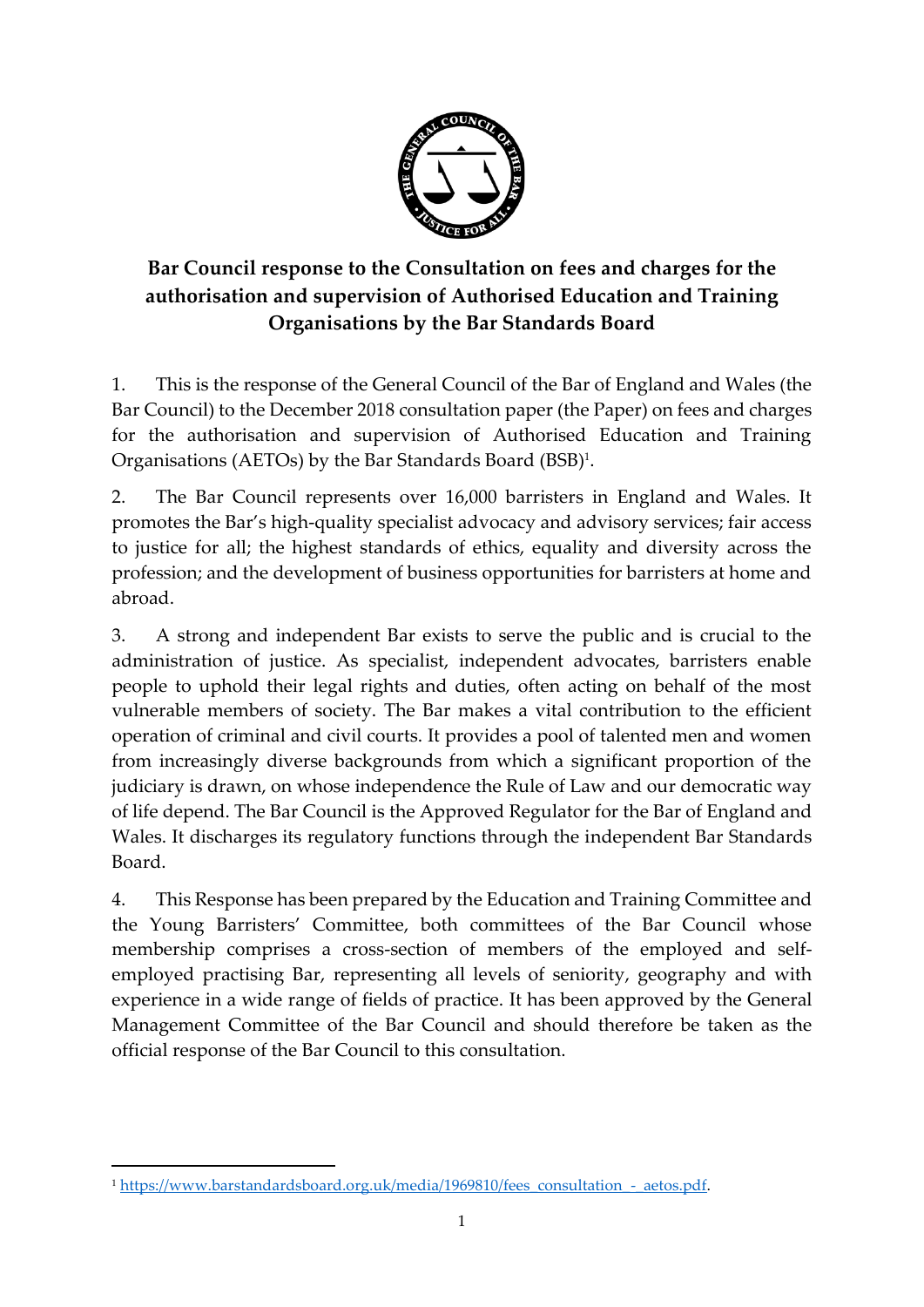#### **PRINCIPLES**

5. The Bar Council believes that the following two points should be brought to bear in approaching the questions posed by the Paper.

6. First, the Bar Council has as much interest in fostering a strong, independent and excellent cadre of barristers as does the public. Without ensuring that we achieve excellence in our training and in our resulting careers, we will gradually lose our global status as the gold standard of advocacy (and in consequence the unimpeachably high standard of our judiciary, which continues in large part to be recruited from the Bar).

7. Secondly, we also recognise the importance of encouraging the diversity of our profession (and indirectly, therefore, that of the judiciary). The BSB will need no reminding of the outreach activities, training courses and other steps the Bar has been taking in that regard.

8. It is vitally important that the amount of regulatory oversight of our education and training recognises and respects both these points. As to the first, the BSB must not supervise where it has little need to do so: the profession takes its own self-interest in maintaining excellence so seriously that *blanket* supervision is unnecessary. The BSB is required to be proportionate in its oversight and, as in fairness we accept it has done elsewhere<sup>2</sup>, it should therefore supervise in a targeted manner.

9. As to the second matter, the BSB must ensure that the burden of the cost of its regulatory oversight activity does not impact diversity, by deterring those whom we wish to attract to the Bar.

10. The BSB appears to accept both these points, insisting on page 2 of the Paper that its aim is that "Bar training should be more accessible, more affordable and more flexible, whilst at the same time sustaining the high-standards of entry expected at the Bar."

11. There is no benefit at all to the Bar in the regulatory cost of supervising and examining those who will not find pupillage; and little or no public benefit either. We note the observation on page 25 of the Paper that, "the provision of Bar training is likely to remain commercially attractive, at least in the medium term, for vocational providers". We have said elsewhere that the current regime benefits the vocational providers, while burdening the many students who will never find a career at the Bar<sup>3</sup>. We do not therefore accept that the regulatory cost of supervising and examining those students should be borne by the profession through the Practising Certificate

**.** 

<sup>2</sup> In relation, for example, to CPD.

<sup>3</sup> In this respect, the Bar Council notes the assumption made on page 24 of the Paper to the effect that 1,550 students each year will study the vocational component, with only 400 barristers each year undertaking pupillage, with the result, broadly speaking, that only 22% of students on the vocational course achieve pupillage.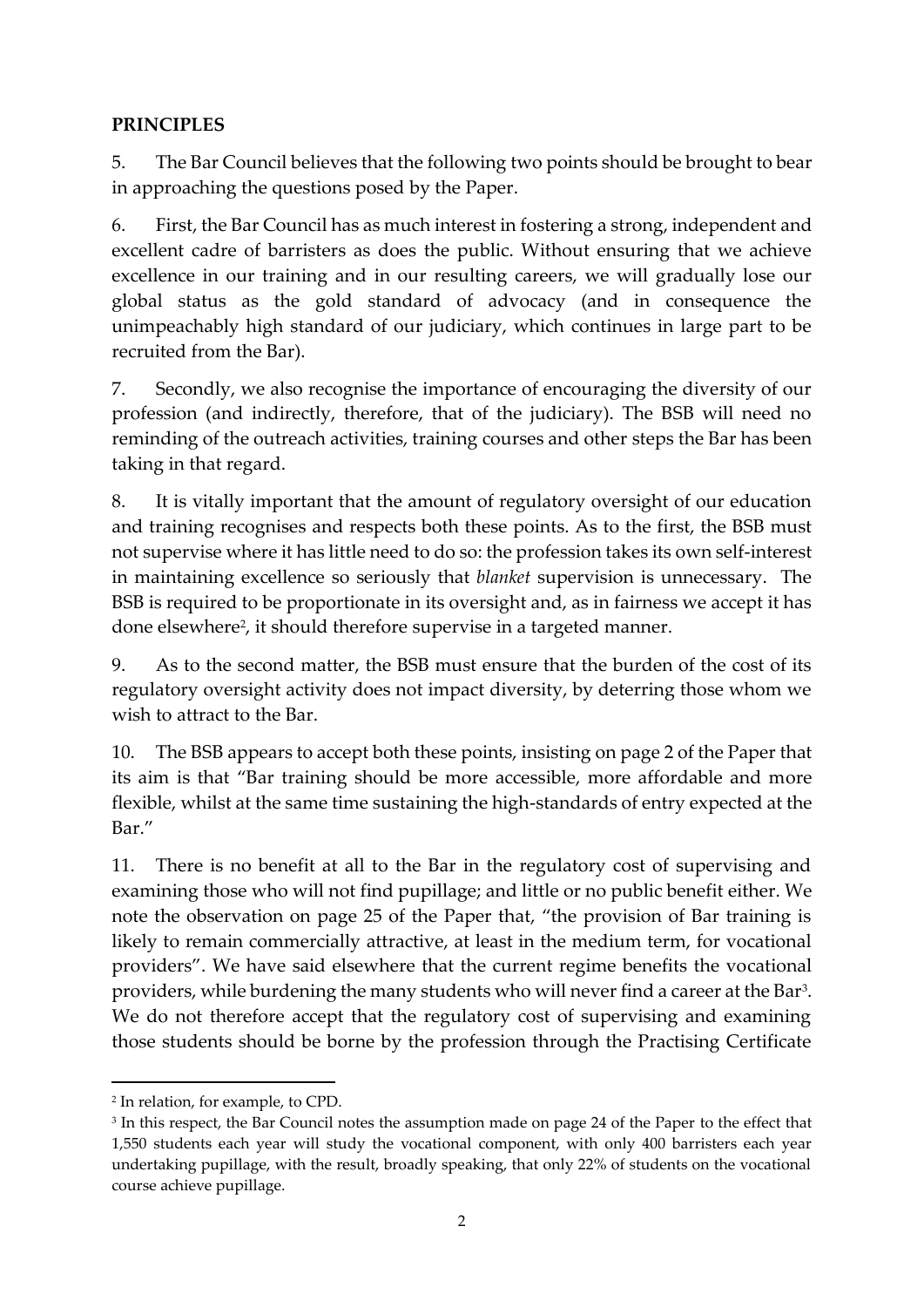Fee (PCF). It should be borne by the students. In short, the Bar should not have to subsidise the cost of failure.

12. Moreover, the imposition of the costs at the outset of the new vocational course, as proposed by the BSB, would be damaging to the two-part vocational model proposed by the Bar Council and the Council of the Inns of Court (COIC), whereby Part 1 (involving the online study of evidence and procedure) is designed to be cheap to study, with only a proportion of those then passing through to the significantly more expensive Part 2 (experiential training in drafting and advocacy). If the full regulatory cost were to be imposed upon entry to Part 1, this would double the cost of that course, and impose regulatory costs which in large part relate only to Part 2, which most students will fail to reach.

13. On this topic, we reiterate what we said in our response to the Consultation on the Future of Training for the Bar: Future Routes to Authorisation:

"The current authorised BPTC model is unsatisfactory, and extremely unpopular with all that take it (save possibly the very wealthy). It leads to too many people wasting too much money paying for expensive courses which in most cases do not lead either to employment or to tenancy. The system does not ensure that those who wish to come to the Bar have a chance to do so at reasonable expense and with a prospect of success that is reasonable given the investment of time and money required. The system will only be satisfactory if this vocational stage is made much less expensive, and correspondingly open to a wider segment of society."

14. To avoid replicating that state of affairs in the new model, the proposal we urge on the BSB in relation to the vocational course is as follows:

- (a) no part of it should be met by the PCF;
- (b) all of it should be met by the students taking it;

however

(c) the costs should be divided between Parts 1 and 2, with the division between them to reflect the actual regulatory costs referable to that Part.

15. In making this proposal, we recognise that fewer students will sit Part 2, this being intrinsic to our model, as we have pointed out in previous consultation responses. Accordingly, the costs per student will be proportionately greater. Nonetheless, we consider this to be a fairer method than frontloading all the costs.

16. We should, however, express our deep concern at the level of the proposed costs. The £870 the BSB proposes to charge for its assumed number of 1,550 students means that it expects its regulatory costs under the new arrangements to be in the region of £1,348,500. If half this figure (£674,250) were imposed upon the students undertaking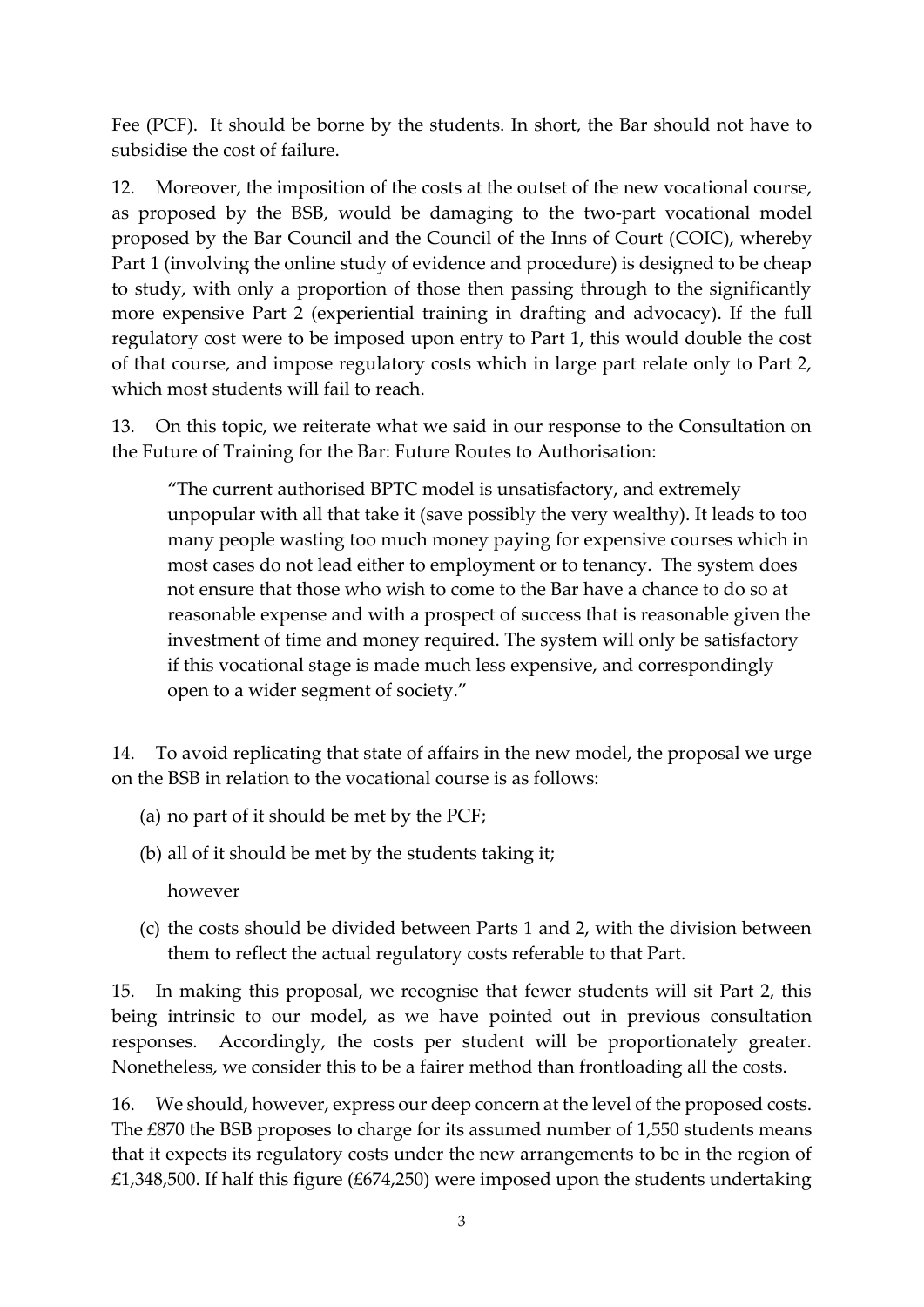Part 1, that would leave an equal cost to be imposed upon the far fewer students undertaking Part 2. Suppose that number to be 500 students: the result would be that they would be charged £1,348.50 each, representing rather more than 10% of the proposed cost of Part 2. On page 3 of the Paper, the BSB asserts, "our per capita fee for vocational providers is only a small element of the cost of Bar training". Based upon these figures, we emphatically disagree. Neither do we consider that it is appropriate for the BSB to draw comfort from figures for regulation in other professions: this is not an exercise in regulation by analogy.

17. In those circumstances, we urge upon the BSB the need for it to justify its figures, and to show that its regulatory oversight is targeted and proportionate. We note in this regard that, for some years, the BSB imposed upon the profession the cost of deploying six members of its staff to examine CPD records for accuracy. As the BSB now accepts, that was largely a waste of regulatory time (and therefore PCF subsidy). We ask, therefore, that the BSB revisit the necessity for charging such high levels of fees. Indeed, we would welcome the opportunity to assist the BSB in devising a model for regulation (upon which we have thus far not been consulted) which respects the principles we have set out above, and which seeks to achieve effective, targeted regulation at minimal cost.

18. In relation to the regulatory costs associated with ethics training, by contrast, there is more to be said for the proposition that this should be met through the PCF (although the responses from Members of the Bar set out in the Appendix to this paper show that the profession is split on this issue). The Bar Council recognises the interest it has in ensuring the proper teaching of this subject, irrespective of whether those paying the PCF belong to chambers offering pupillage. Some sets of chambers choose not to offer pupillage, recruiting the tenants from sets who have done so. Moreover, sets which already struggle to afford pupillage grants might find the additional financial burden too hard to bear, thus disproportionately impacting sets who specialise in publicly funded work. In such circumstances, it can plainly be said to be fairer to spread the costs of ethics regulation across the whole Bar. Moreover, we emphasise here the converse of the point made above: since those undergoing ethics training will be pupils rather than the majority of students who will not go on to enjoy a career at the Bar, the point that the profession should not have to bear the cost of student failure has far less purchase. As against that, we recognise that to burden barristers with an increased PCF at a time when many are struggling to make ends meet will be deeply unpopular.

19. Here too, however, we are surprised at the high level of proposed cost and repeat the invitation for the BSB to set out and justify its thinking in relation to regulatory oversight and examination setting, in much of which the Bar (including its circuits) and Inns could be involved, presumably less expensively than the arrangements the BSB has in mind (whatever they might be). At the end of that exercise, we will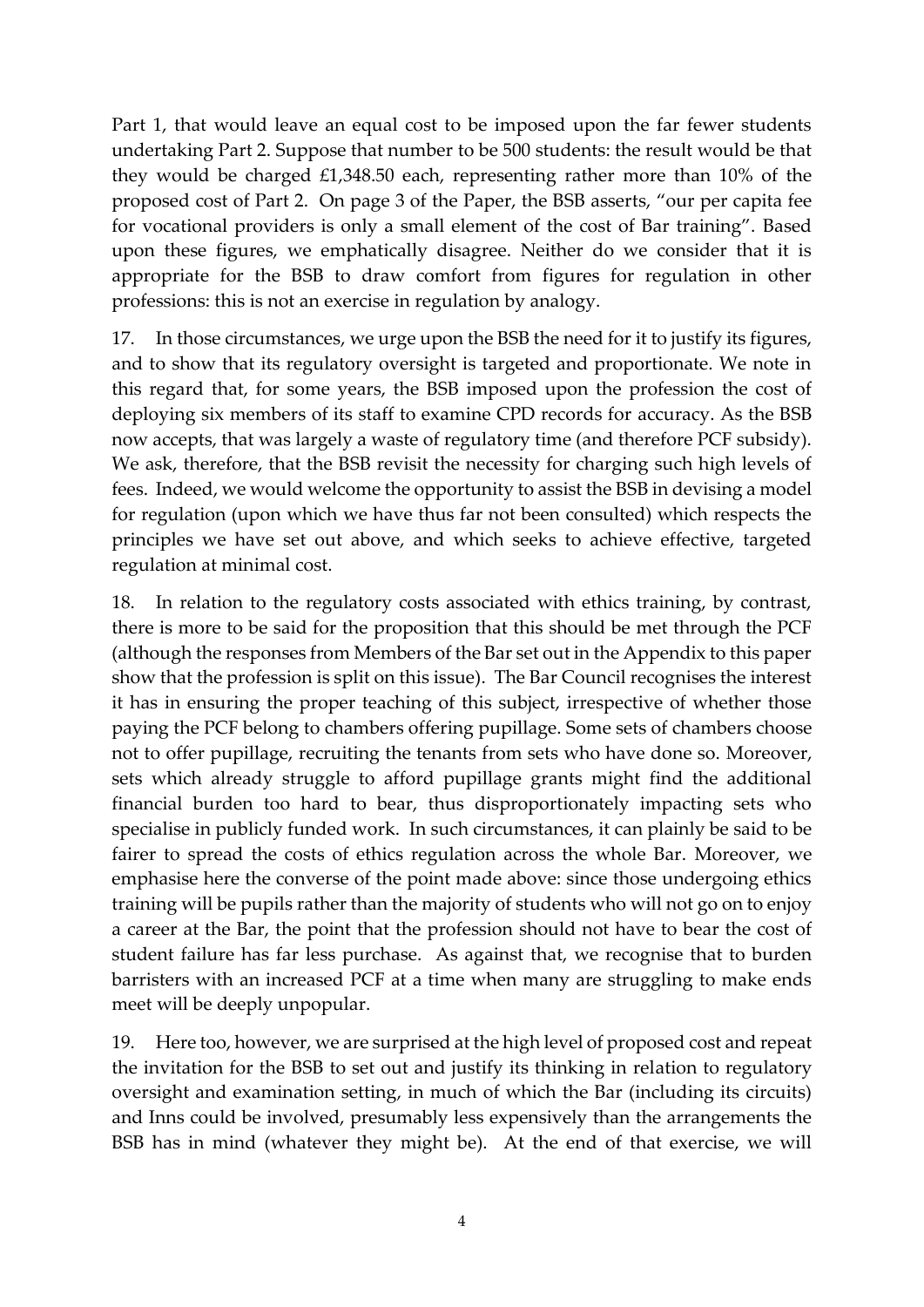consider the matter again, and provide our final view as to where the burden should fall.

20. It may however assist the BSB in its approach to this topic if we set out our own ideas for how the BSB might consider approaching this topic. First, we bear in mind that the BSB has, largely, left the Inns to provide advocacy training for pupils. Its regulatory oversight has been slight, and no examinations are involved in this process. That notwithstanding, the Inns apply rigour in their approach to this training: senior practitioners are involved; the training is intense; proper criteria are applied to the question whether any candidate has met the required standard.

21. We see no reason why the same approach should not inform the teaching and assessment of ethics during pupillage. We envisage (with all due respect to the Inns, who through ICCA or otherwise would be responsible for devising and teaching the new arrangements) the Inns providing ethics training in the same way that they teach advocacy training – with their own members administering the training. At the end of the training, a test could be administered. We think that a viva would be the best way of doing this, staffed again by the Inns' members. We consider that a viva (coupled possibly with video material for examination and discussion) would provide a far more testing environment for searching analysis than any written exam. Provided that: the trainers and examiners were properly trained (and here the Inns could surely be depended upon); and stringent safeguards were introduced to ensure consistency and quality assurance across the Inns, then we see every reason why this should not provide a more effective, more searching (and therefore less risky) and less expensive alternative to the examination format to which the Paper refers.

22. We now approach the questions in the Paper having regard to the points made above.

#### **THE BAR COUNCIL'S ANSWERS TO THE QUESTIONS RAISED BY THE PAPER**

### **Q1: Do you have any comments on the BSB's proposed approach to fees, including the application of the charging principles and other factors? Do you think we should consider any other factors?**

23. Please see our analysis above, which leads us to conclude that the regulatory costs associated with the vocational course should be borne by the students on the course; while there may be more of a case for saying that the costs associated with ethics training should be borne by the PCF.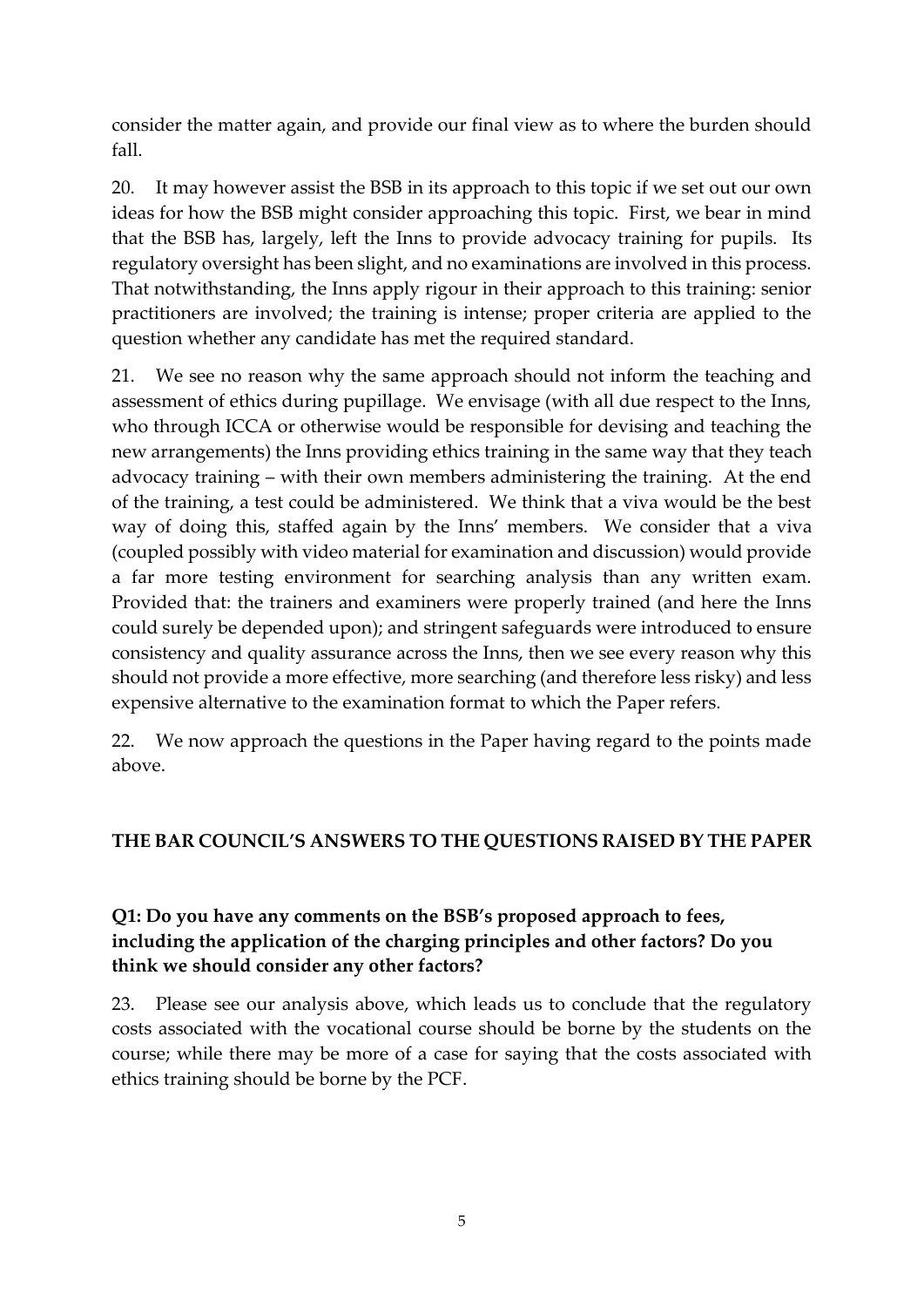### **Q2: Do you agree with the proposed fees?**

24. We cannot answer this question without seeing the BSB's justification for the fees. We are sure that the BSB will be the first to accept that its approach in relation to the level of regulatory supervision it is proposing is not necessarily consistent with the statutory requirement of proportionality. We therefore ask it to revisit its figures, and to justify them to the Bar Council, in order for us to be able to provide a considered response on this question.

# **Q3: Do you think the cost of the Professional Ethics Examination during pupillage/work-based learning should be charged discreetly to pupils/AETOs as part of the pupillage or work-based learning component of Bar training, borne by the profession through the PCF or be funded by a combination of the two funding options?**

25. This question is based on the premise that imposing an examination in professional ethics is the best way of ensuring that the appropriate standard has been met. We strongly disagree with this. The recent history of ethics examinations has not been a happy one, and we are not confident that the position will improve. Ethics is a very difficult subject to test properly by multiple-choice questioning. In our view, ethics should be treated like any other matter covered during the course of pupillage in chambers. Students should be required to undergo ethics training of a thoroughness and rigour which the Inns and circuits will provide. It is in our view unnecessary for there to be an expensive and flawed examination process at the end of that training. Neither the Inns nor chambers has an interest in promoting pupils who have not shown themselves to be proficient in ethical issues. The BSB should limit itself to targeted and proportionate supervision of the training process.

26. If, however, the BSB does not agree with our own expert view, then, once the BSB has justified the costs in question, we would like to give further consideration to the question whether the cost of the ethics exam should be borne by the profession through the PCF, or by the pupils or their chambers.

# **Q4: Have you identified any adverse or positive equality impacts as a result of the fee model we are proposing?**

27. We have dealt with this question in our analysis above, in which we emphasise the adverse impacts of imposing what we regard as an unnecessarily high level of fees, and in particular frontloaded on to Part 1 of the new vocational course.

# **Other matters**

28. Lastly, we should say that we agree with the proposal that existing AETOs offering pupillage should not have to pay for the regulatory costs associated with supervision by the BSB. We caveat that agreement as follows. If the BSB finds (as we expect to be the case) that particular AETOs falling outside the traditional chambers and employed Bar model prompt greater regulatory concerns and therefore higher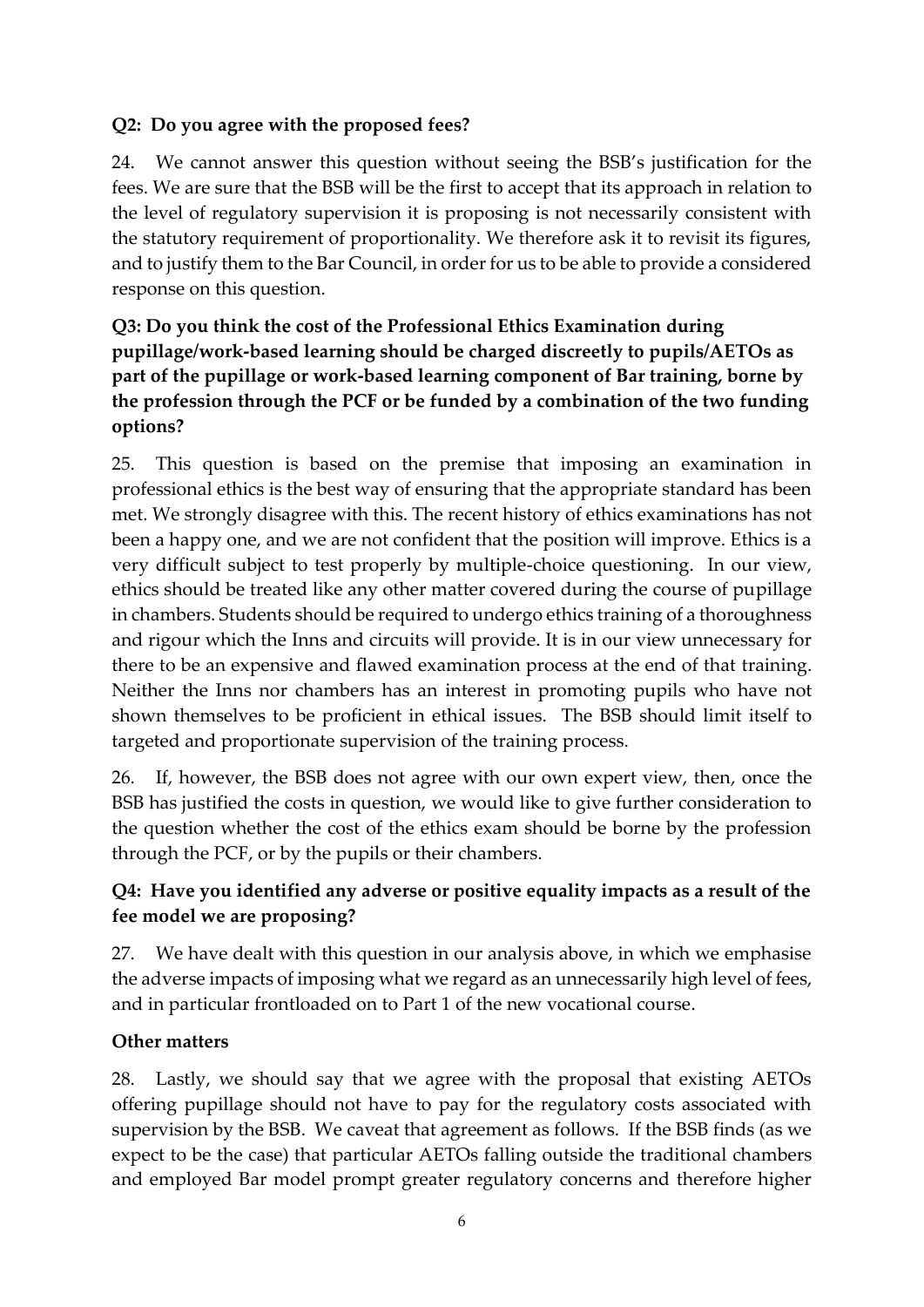supervision costs, then our view is that the BSB should consider requiring the AETOs in question to bear those costs themselves.

#### **Responses by the Profession**

29. Members of the profession are rightly exercised by what they naturally regard as over-expensive, disproportionate and unnecessary regulation.

30. A selection of the views expressed to us by practising barristers to whom this response was sent is set out in the Appendix below.

**Bar Council February 2019**

> *For further information please contact: Sam Mercer: CSR and E&D The General Council of the Bar of England and Wales 289-293 High Holborn, London WC1V 7HZ Direct line: 020 7611 1430 Email: [SMercer@BarCouncil.org.uk](mailto:SMercer@BarCouncil.org.uk)*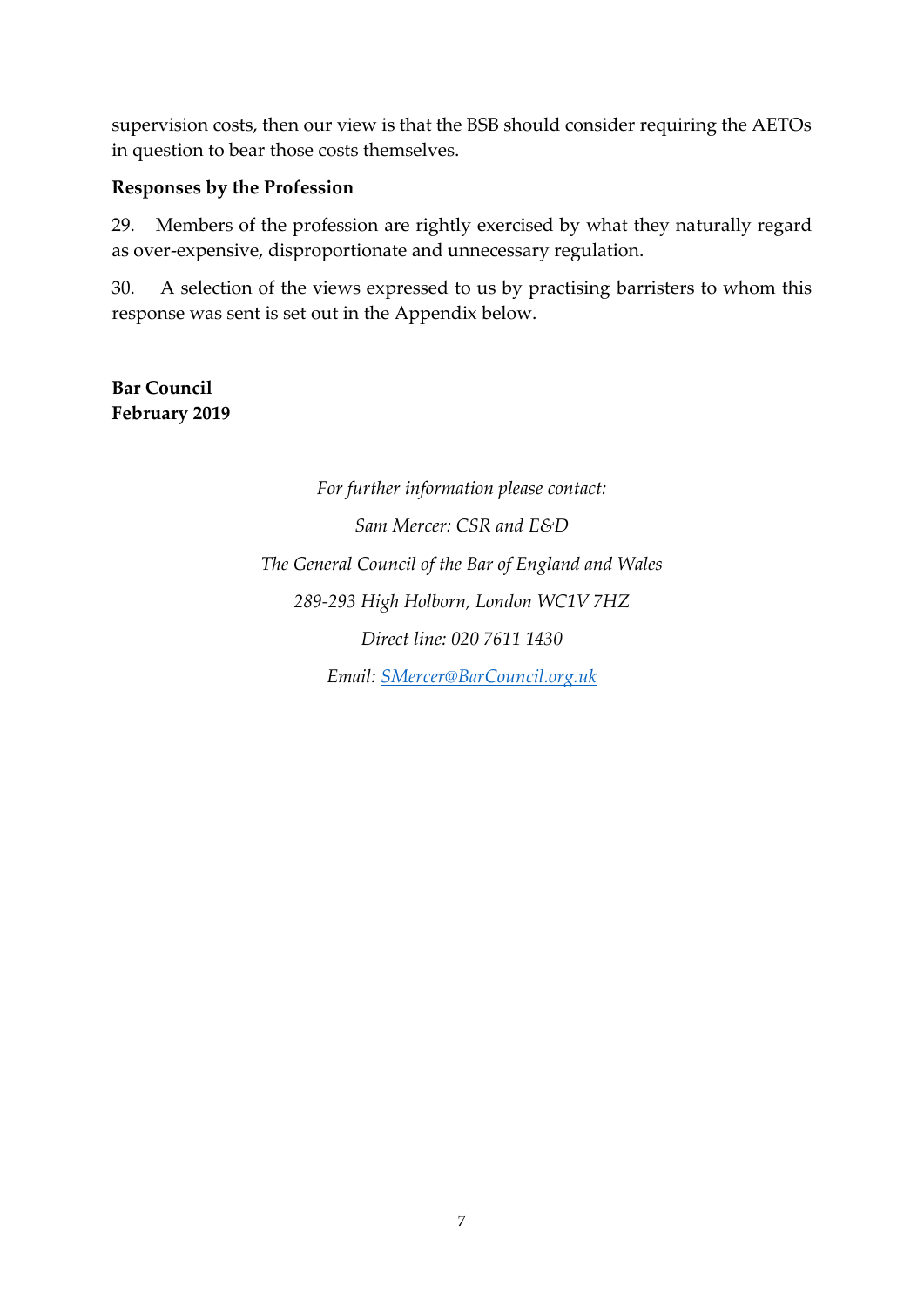I agree with the Bar Council's view.

I am completely against the profession making any contribution to either fee through the Practising Certificate fee. That fee is already high enough and many at the bar and the criminal bar in particular are barely managing financially. There may be an argument for chambers funding the ethics exam fee for individual candidates if they consider it appropriate. I cannot support any suggestion made that either fee is somehow the responsibility of the bar as a whole - that is a completely untenable position.

I am also bound to ask why the fees are so high for these exams. They exceed by some distance what junior counsel would be paid for most 1-2-day Crown Court trials. Surely, we should be cutting costs not increasing them.

I agree that the BPTC regulatory fees should be met by the students themselves, since it is not for the profession to subsidise the majority of those taking the BPTC that will not be able to come to the Bar.

It is my view that the ethics fee should be met by pupils themselves or by the chambers who have taken them on as pupils. I consider that a pupillage related cost should not be borne by the entire profession but by those benefitting from the arrangement, namely the pupil and/or the chambers where the pupil is undertaking pupillage. Individual chambers should have the discretion to adopt their own policy in respect of this fee, particularly as to who, as between the pupil and chambers, meets this fee and how this is to be paid (e.g. by way of reimbursement from pupil to chambers spread over a certain period to minimise up front hardship).

I write to say that I think that what you say about funding below is sensible.

Regarding ethics training, I teach advocacy and ethics for my Inn and think that practitioner lead training is useful and to be encouraged. In principle, therefore, if the Inns could provide members to assess students' performance during pupillage I think that would be a good idea, and certainly better than the BPTC training that has been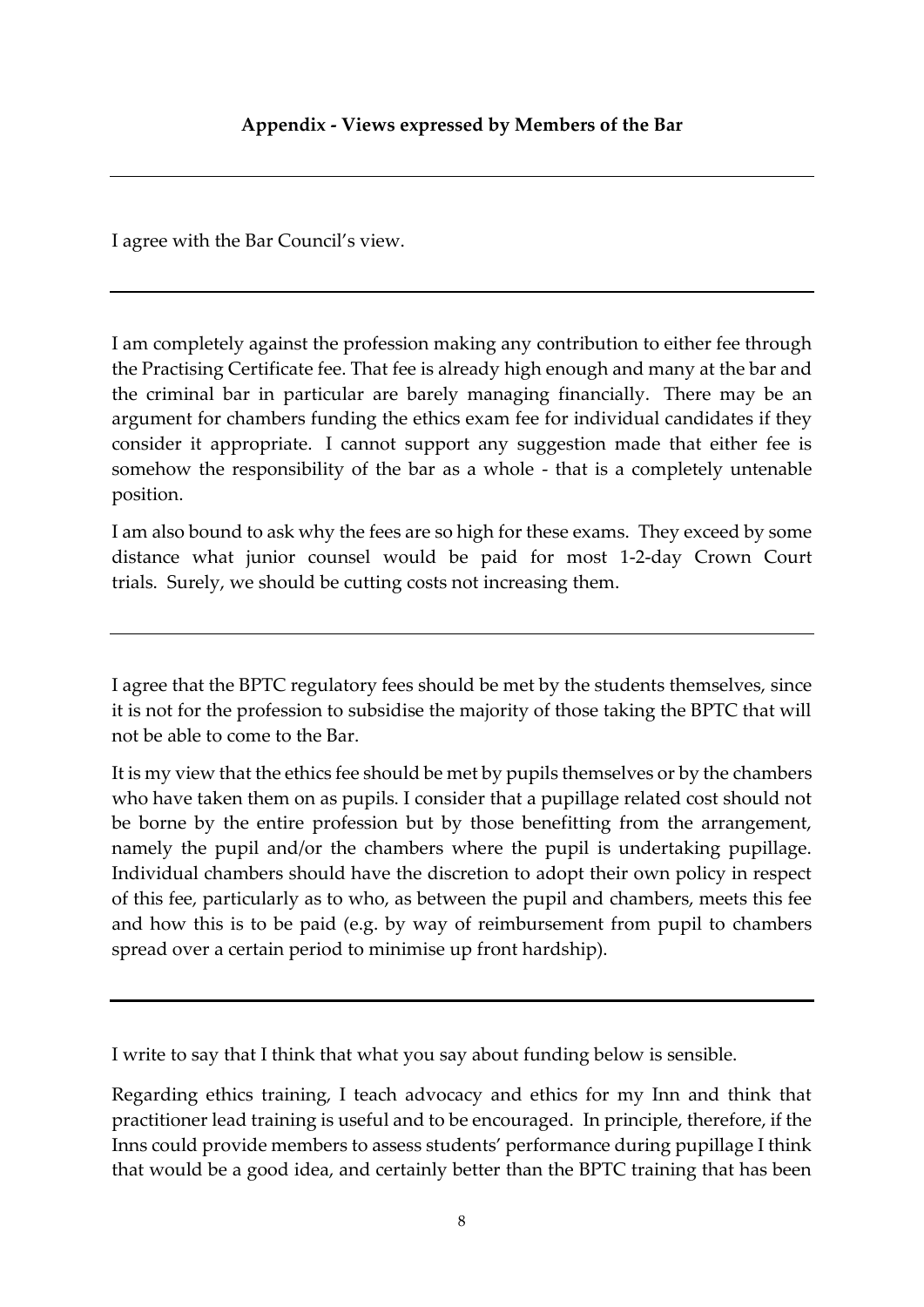done to date, which doesn't really seem to assist students as much as it should. My only caveat is resourcing in that there are only so many people who are prepared to give up their time, and only for so long. It occurs to me that if the current Inn-based ethics training were to be amended then that might help free up resource, which could help. In principle though I think it is a good idea to make any new assessments Inn based (and more to the point I would continue to contribute, which is what I suspect your email is really aimed at).

I cannot agree to spending any money out of my ridiculously low fees as I now live on loans with the drop-in income now suffered at the Criminal Bar

It is wrong in principle for the profession to pay for or subsidise students, many of whom do not go on to practice at the independent bar or use their qualification in another jurisdiction or profession which does not require an English Practicing certificate.

Why is supervision required on an individual basis at all? It is unnecessary.

I am an employed barrister (having previously worked in private practice in Brussels). The focus of my work is now on compliance and ethical conduct in the pharmaceutical industry, so I take a particular interest in this subject generally.

I would certainly support having an ethics exam for barristers, both independent and employed. High ethical standards are required of the legal profession, but they cannot be taken as just a matter of honour or expected professionalism. Understanding and evaluating ethical standards is critical for any business, and not least the legal profession.

I would certainly support the approach being suggested with regards to short answers. Multiple choice questions may have the place in other forms of objective training, but in the rather more contentious and arguably subjective area of ethics, it is far more appropriate to have written answers to assess whether this skill has been adequately acquired.

I tend to agree with you with regards to the view you take on how fees should be allocated.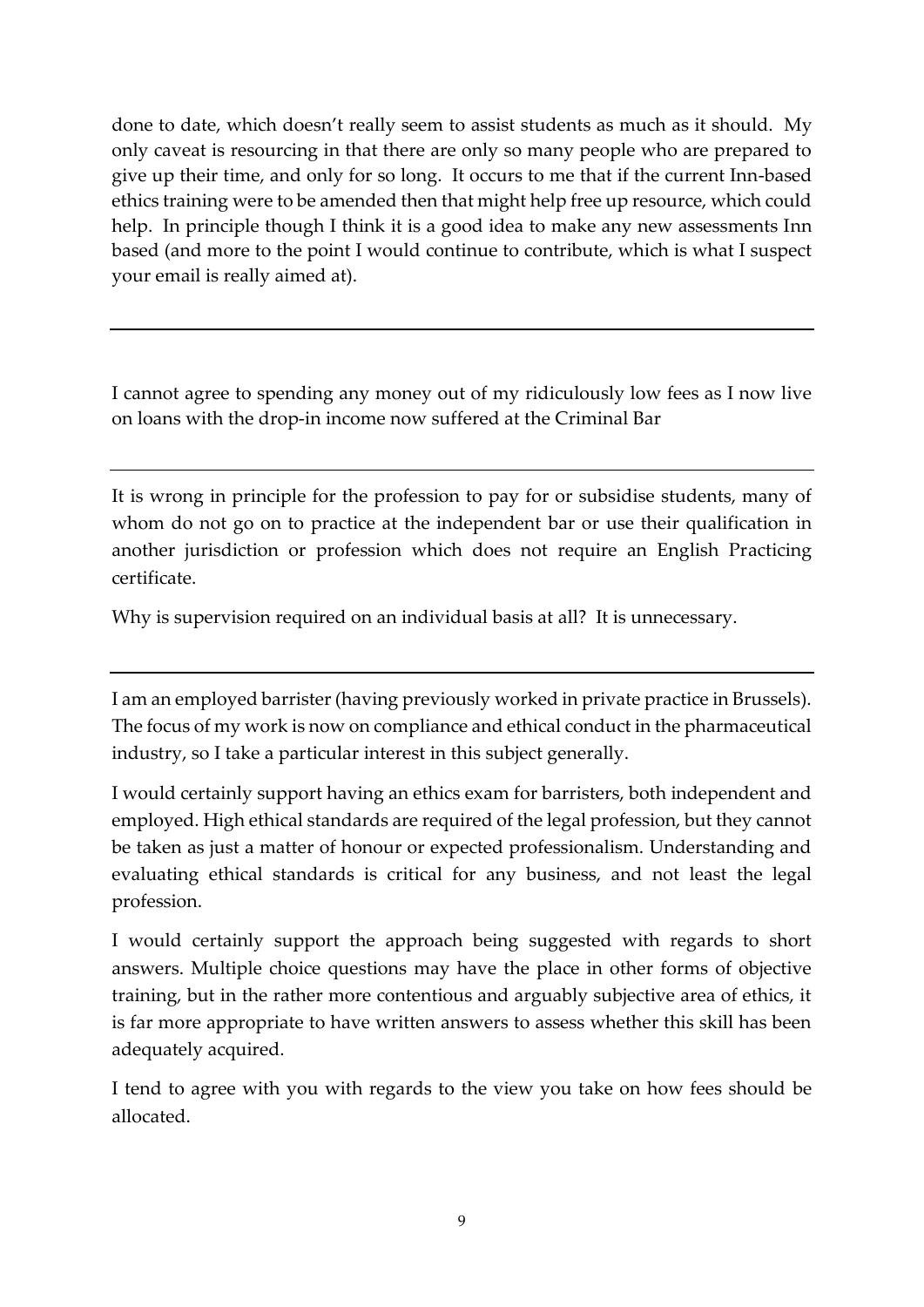1. I support the proposal that students pay their own BPTC fees. Indeed, any other suggestion would be wholly unacceptable, particularly in light of the relatively recent "income-based" changes made to the PCF - not only would I be financing the studies of students who had no prospect of ever obtaining pupillage, I would be doing so on the basis of a redistributive PCF system that is itself objectionable.

2. I am opposed to the proposal that the profession, through the PCF, pay the fee for the ethics exam:

First, there is no logical basis for separating the ethics part of the required training from any other part of that training. It is in the interests of the Bar (whether or not in my own interests) to have competent, as well as ethical, entrants: if the student is to bear the cost of acquiring and demonstrating competence, then the same must apply to ethics.

Secondly, as I understand it, this ethics exam will be undertaken during the pupillage period. If the student/pupil is not to bear the cost of the ethics exam, then his/her chambers should do so. There is no justification for me having to fund the duringpupillage training of other chambers' pupils.

Thirdly, the proposal by the BSB that the cost of one re-sit of the ethics exam ought also to be borne though the PCF is ridiculous - not only would I have to be paying for other chambers' pupils, I would have to be paying for their pupils who were unable to demonstrate sufficient grasp of ethics issues at the first attempt. Any pupil of ours who failed the ethics exam would, frankly, have little future.

I agree with your proposed response, save that in respect of the ethics fee, rather than being charged through the PCF, my preference would be for individual chambers to pay the fee when their own pupils undertake the training (following para 28 and 29 of the consultation paper). The concern was that this could create a disincentive for offering pupillages; but it seems from para 30 that the decision to go for full subsidisation was marginal. I think it is a fairer allocation of cost for chambers to pay directly for their own pupils, rather than spread the cost evenly throughout.

My main concern is that the cost appears too high. I can't see how £875 can be justified for ethics. I'm not saying it isn't a very important part of the educational process, but that this is a topic that will be rolled out to each pupil, each year with presumably the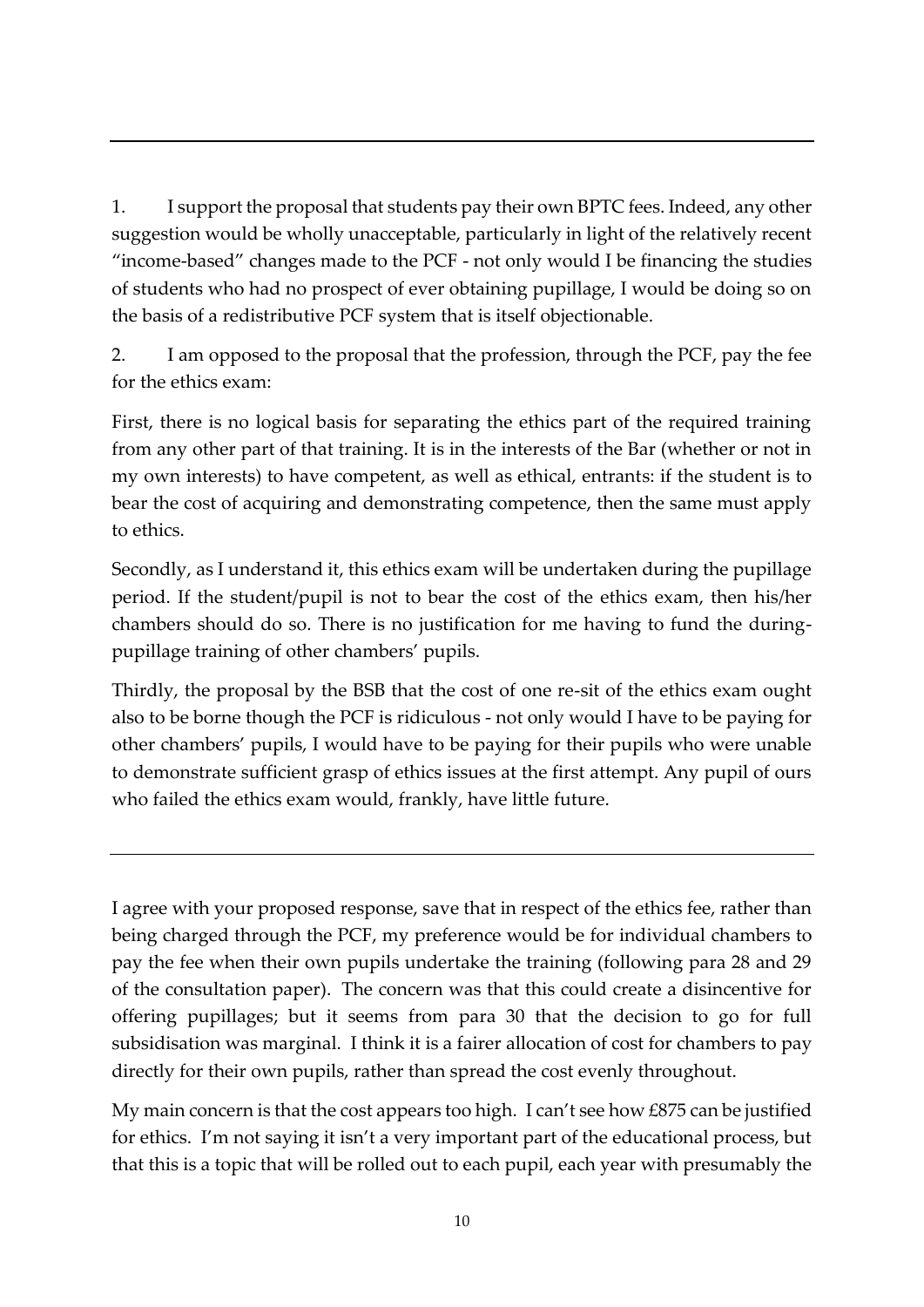same or similar texts and questions. If the fee is reduced, then so does the risk that levying it on chambers for their pupils would act as a disincentive. To that end your proposal to involve the Inns is sensible and hopefully would reduce cost. I suspect the Inns are anxious about their continuing relevance and input on training and this seems an area that they are ideally placed to fit in given, as I say, it is a topic that would be rolled out to each pupil with the same content regardless of the area of practice. They would also no doubt be able to tap into experienced members of the bar who would have a greater insight into the issues and bring a greater level of gravitas to the subject.

Further, if in some areas with lower income but a greater number of pupils, this would be a disincentive, then the PCF could be used as a form of contribution or the fee could be lowered for those areas.

I am happy for you to share these views of mine with the BSB.

I agree with the view and reasons in your email that (a) the BPTC regulatory fees should be met by the students themselves; but that (b) the ethics fee should be met by the PCF.

I would add that I am very surprised that either additional fee is necessary. I would have thought the BSB already have substantial oversight of the BPTC curriculum and assessment, and that between the BSB and the Inns of Court, ethics is very well covered. The BPTC is already a very significant expense and my preliminary view (knowing little of the ins and outs) is that the BSB should be working harder to stay within their means instead of trying to impose additional cost on aspiring or practising barristers.

I find it surprising that the fee for each aspect is exactly the same – the two aims seem to be widely different in scope and resource requirement. Teaching and assessment of ethics has always been very important to the profession. Ethics is not something that I am aware of a systemic problem with. If there is to be additional ethical guidance, I do not see why it cannot be provided by the existing structures, and in particular the excellent Inns of Court training (which is, as you have identified, already subsidised by the generosity of time of many members of the Inns).

I hope this brief response is helpful and would ask that it is not shared except in anonymised form.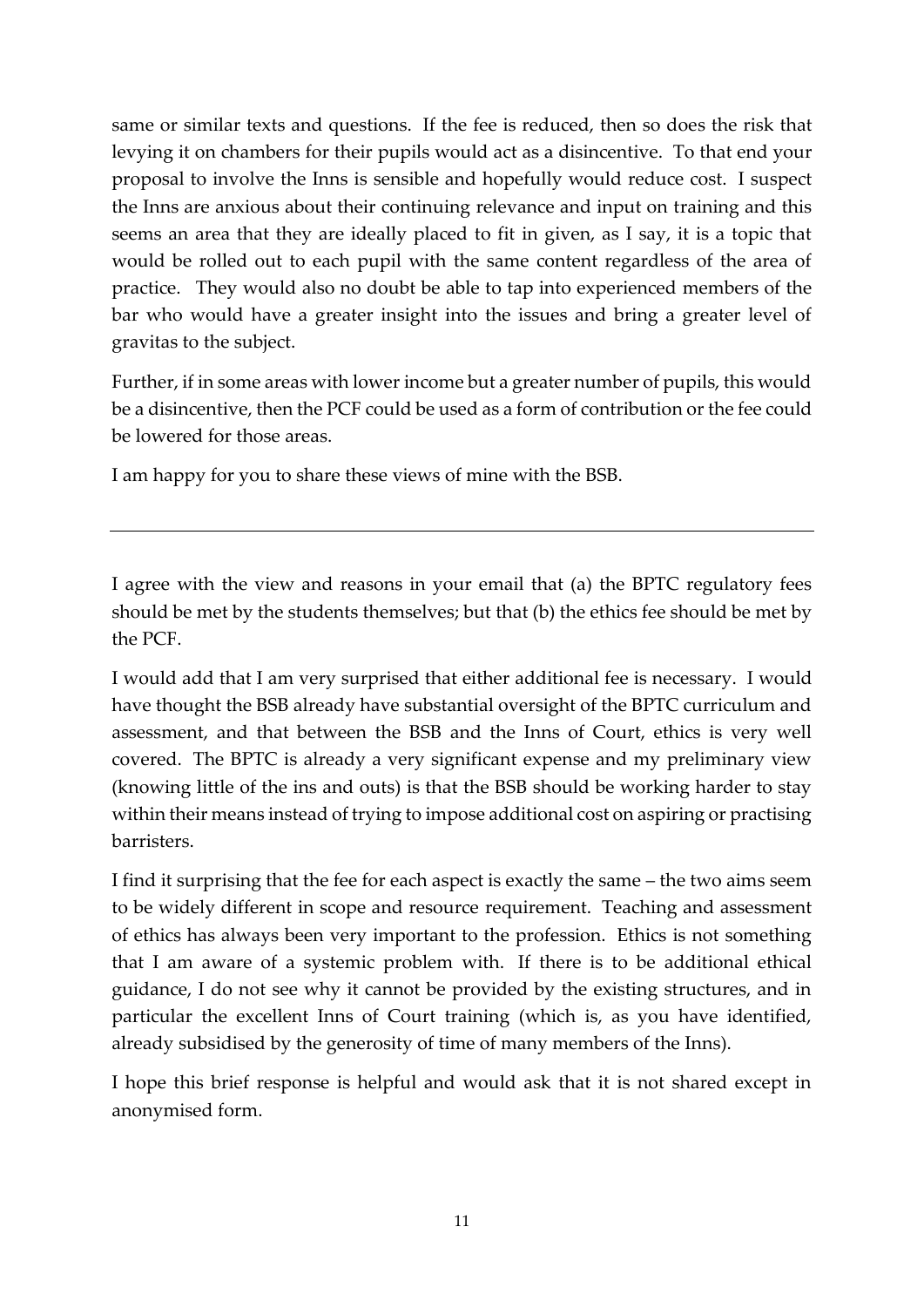I agree that the BPTC Regulatory Fee should be met by the students themselves.

However, I do not agree that the Ethics Fee should be met by the PCF. It should be met by chambers (or approved in-house pupillage providers). Chambers (etc.) already pay for pupils to undergo mandatory training during pupillage, and as such the Ethics Fee should be regarded as an extension of this, and as something individual sets can factor in when deciding how many pupils to take and how much their pupillage awards should be.

It is not fair for PCF fees to increase for the entire Bar. PCF fees are already a significant expense for those at the self-employed Bar, especially for those who do publiclyfunded work.

You say that it is in the interest of all of us that students are properly trained in ethics. I entirely agree. However, that is not a reason to shift the financial burden onto the entire Bar given (i) everyone has to undertake pupillage somewhere (and thus undergo the ethics assessment) and (ii) it is generally the wealthier sets that take pupils, and as such can afford the fee over those sets who do not take pupils and cannot so afford it.

Finally, I am mindful that the self-employed Bar should not carry the burden for those undertaking pupillage in-house at other approved pupillage providers, whose employers are even better placed to meet the cost.

Of course, if the Bar Council favours a different approach to ethics instruction that involves members of the Bar assessing it for free, then the cost will be greatly reduced. This might be another advantage.

My view is that any fees should not be levelled on the profession whatsoever and in regard to the ethics fee this should be paid by pupillage providers (chambers / training organisations)

In respect of the assessment method my view is that this is best integrated into wider assessment as far as possible.

I support the views of Bar Council that students should meet their own fees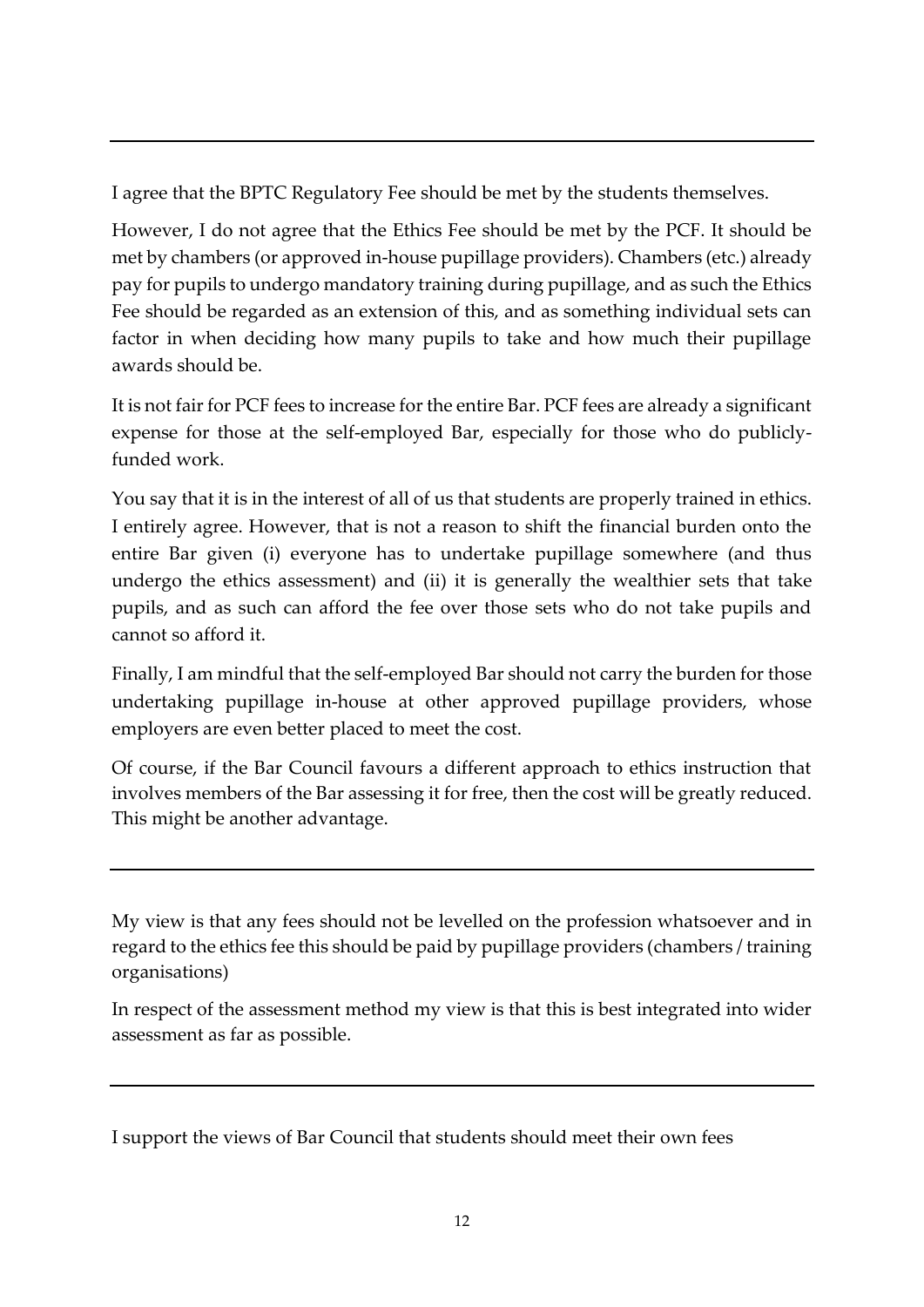I agree that the BPTC fees should be paid by the students. I am less sure of the ethics fee. It would be helpful to see how it would impact the PCF bands, which are already too expensive at the middle earning bands, in my view.

I do not agree that I should have to pay anything towards the BPTC for students including regulation and examination. This should be borne by the students themselves as I had to do. It is a matter of choice whether a student wants to do the course. Over three quarters of the students will never practice at the Bar of England and Wales and there is no justification for a subsidy of this kind.

As far as ethics is concerned I approve of an ethics course to be provided whilst either at the BPTC or during pupillage and to be provided by volunteers in the Inns on a weekend and at no cost other than the provision of accommodation to do the test at the end of the course. I feel the proposed charges by the BSB to be exorbitant and unnecessary.

As a member of the profession I will reap no benefit at all by the proposed charges. I am not an AETO and nearing retirement in the next few years. I had adequate training at qualification with ethics training provided by volunteer barristers when I qualified which was more than adequate. In fact, it was excellent. In pupillage I also got further useful training on ethics which equipped me well for practice.

Re: ethics - I support your proposal – it is a skill – and am happy for my view to be passed to the BSB.

I support the proposition that fees due for BPTC should be met by those undertaking the training.

Whilst it is a morally commendable response to share quality ethics training for all, particularly as many who undertake the course and do not succeed in pupillage end up working in paralegal roles with responsibilities akin to newly qualified practitioners; I believe it is too complex to split these aspects.

In my role as a \* Rep on Bar Council there is a poor understanding of the PCF division. We have sought to improve communications in this area, but I fear that such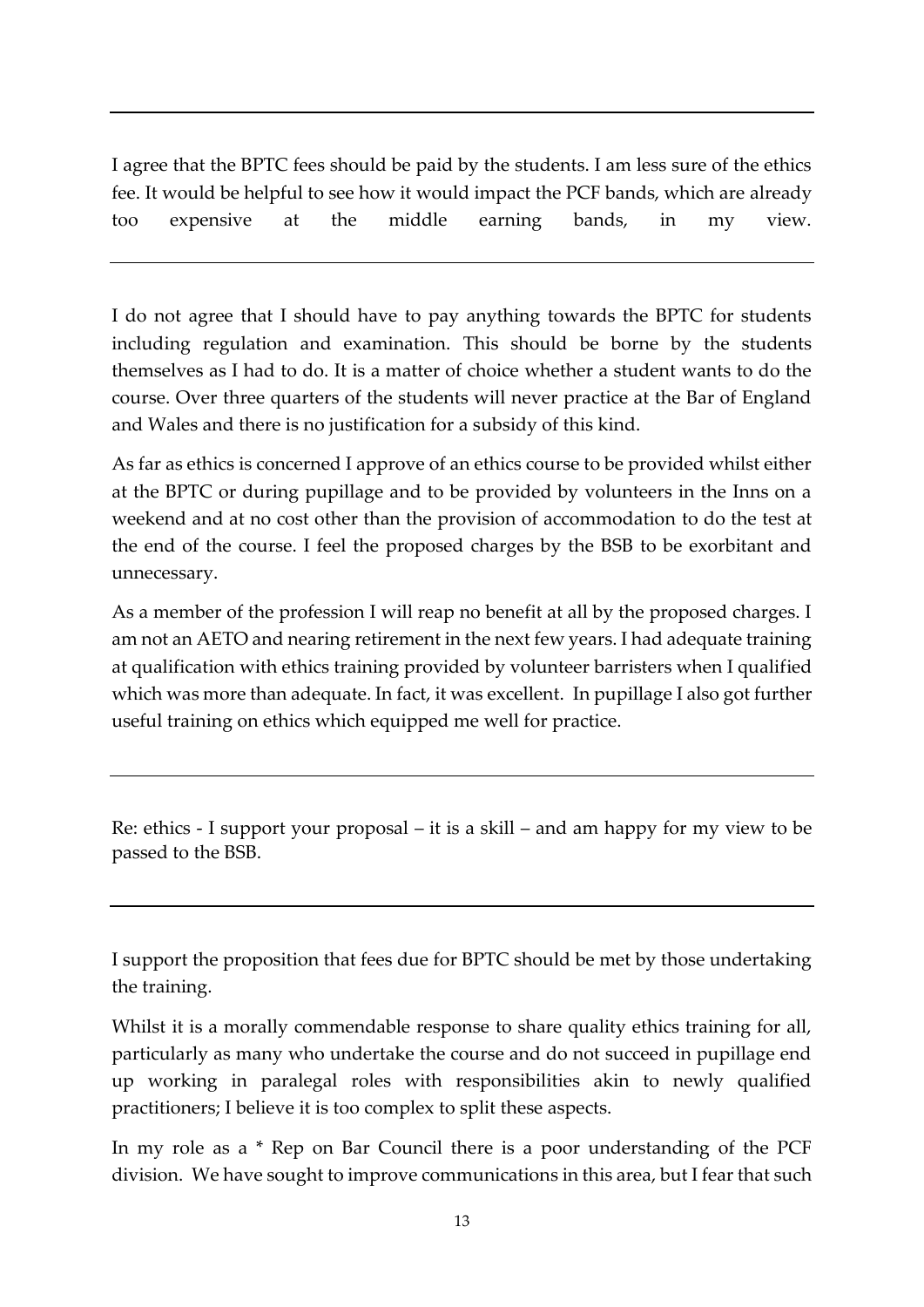an initiative will damage the general practitioners' engagement with the Bar Council / BSB if they feel they are subsidising aspirant practitioners, some of whom have poor chances of success.

1. I strongly support the Bar Council's proposals (a) and (b). I consider this to be by far the best solution because it addresses the problem of costs, risk and social responsibility. These are problems which any BSB reform should aim to address. I agree with the presumption in the BSB paper that the costs are necessary.

2. I consider that ethics ought to be taught as a skill prior to pupillage, the testing of which should be carried out by the pupil supervisor, and the Inns over the course of the first six months of pupillage. That should ensure that only those who are sufficiently competent in the skill commence practice at the Bar.

3. I consider that ethics should be tested in the form of problem questions rather than standard interviews or multiple-choice questions which may place certain wellresourced individuals at an advantage.

I agree that it should not be the individual pupil who pays; however, as the interviewing would be done by the Inns as part of members' voluntary service to the Inn and profession, I query the amount of the proposed fee, which could be lower than that proposed in my view. I agree that neither short answer, nor multiple choice testing of ethics is acceptable.

It is my view that the ethics of the profession is at the very heart of what is conveyed by pupillage supervisors and by chambers' and Inn activities during pupillage; a theoretical ethics examination in itself, external to the coal-face training in pupillage, must not become the focus of pupillage training, in my view. Pupillage must not be seen as training preparation for the external ethics examination, as this will undermine the value of the pupillage experience. Ethics must continue to be the very substance of pupillage in itself, and any testing of ethics should be done within the Inns.

I support the Bar Council's propositions, both in relation to the charges for the BPTC stage (charge to individual students - or to the course providers, given the profits they currently make from many students who will never gain pupillage?) and for ethics training, save in one respect. There is no mention of the Circuits. Here on the North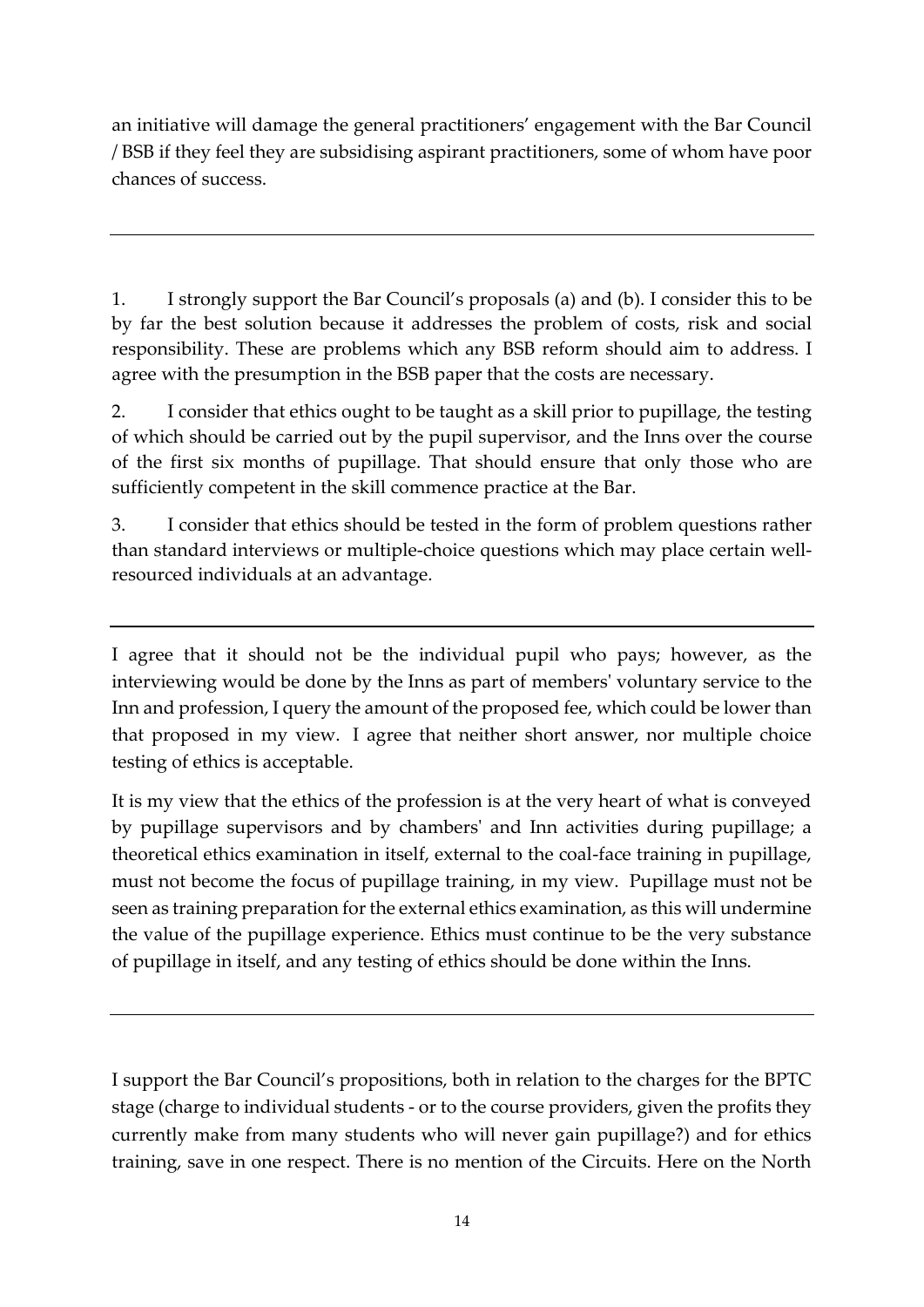Eastern Circuit we currently provide all necessary training for pupils and new practitioners, on circuit, and for free. It will be our intention, when the curriculum is published by the BSB, to offer the new negotiation skills course on Circuit. We will endeavour to do the same in relation to whatever is proposed in relation to ethics training. We would be grateful if, in any joint response on behalf of the Bar, the vital role of the Circuits is mentioned alongside the role of the Inns.

I agree entirely with your approach, especially that relating to your proposal to assess ethics through standardised interviewing. There are challenges, including ensuring those who train away from London (including at the employee Bar) are able to prepare for and to access these interviews on the same terms. There is an opportunity here to provide a central role to the Inns as an extension of their post-pupillage New Practitioner training, though I would not support deferring this assessment to that course, as ethics are too important and too practical to wait that long.

I agree that the new fees should be paid by the students Also the same case for the ethics exam as many of those pupils do not get tenancy and all of course are already funded by chambers i.e. by we barristers While I am quite senior I do much Legal Aid work and I find that I have less and less disposable income and another professional fee levied would add to my financial pressures.

I agree and am happy for my view to be communicated to the BSB.

Firstly, I would like to query the amounts quoted by the BSB: to charge a pupil £800- £900 to sit an ethics exam (which at present, is part of the BPTC), seems exorbitant.

The additional proposed cost of £800-900 for setting the exam and marking has me scratching my head - is this to mark the same ethics exam or something else entirely? I couldn't quite work it out from the document attached to the email.

It strikes me that the Bar Council/BSB are trying to find an imaginative way to generate income, which I completely understand is a necessary part of running a business. But is this really the right way?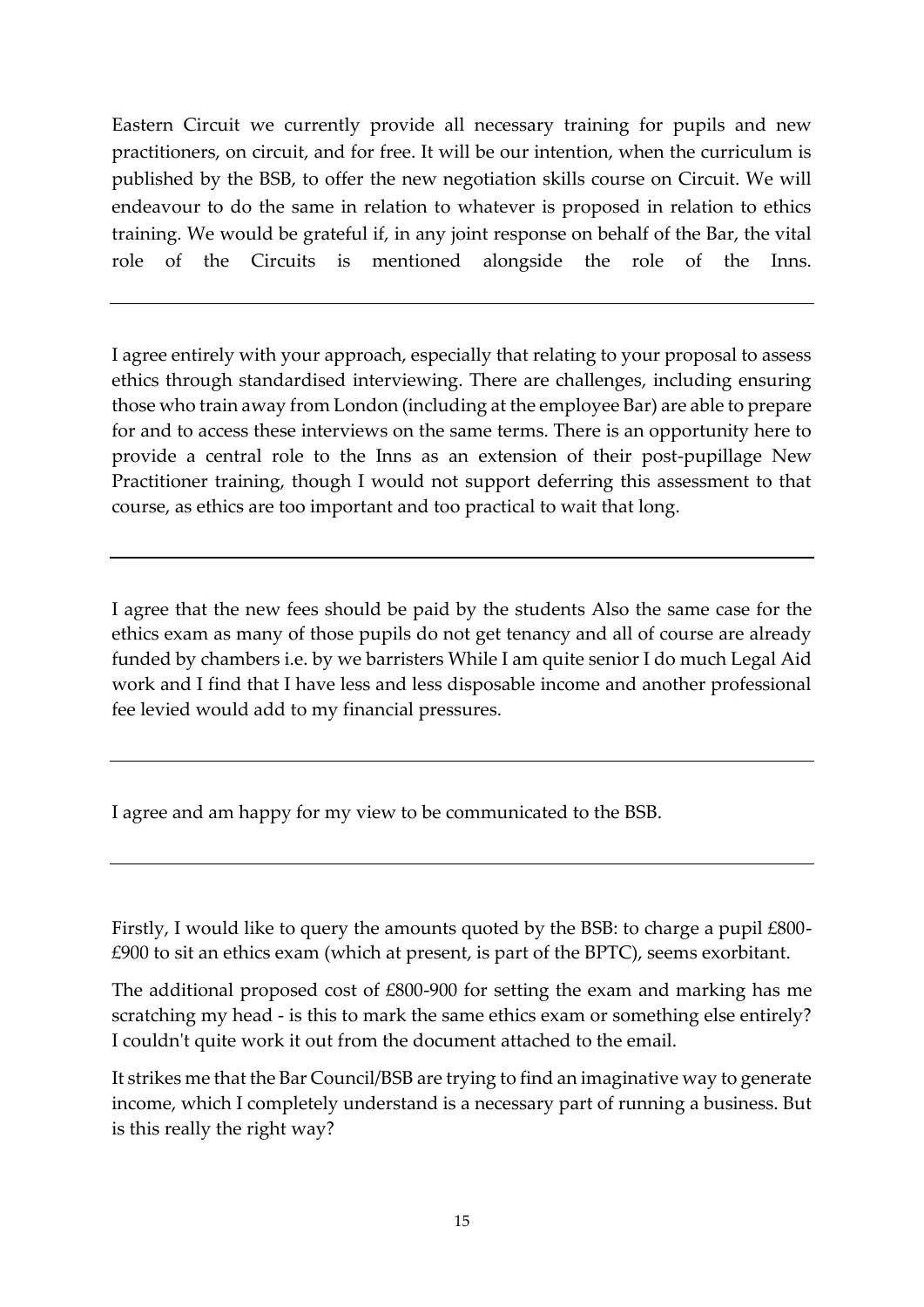Pupils are likely to have already been saddled with tens of thousands in degree fees, some will have paid an additional £10-15k for the GDL, and then an additional £15k for the BPTC. To ask them to pay £1,600+ to take an exam which they currently take as part of the BTPC would be a huge bar to entry.

I worked as a nightclub bouncer to pay my way through university and worked three jobs (full-time and part-time) alongside the part-time BVC. When you added in the qualifying sessions, the fees, the high cost of living, the cost of having to commute into the city centre to study (etc.) and the difficulty in securing any further loans on top of the burgeoning debt already accrued, an additional £1,600 would have finished me off as a pupil. I already had weeks where I could barely afford to eat, and I know that other pupils will be in the same boat.

Further, those in practice areas that don't pay too well, such as crime, are not likely to ever recoup the investment made in the profession to the same degree as those practising commercial and civil.

The document justifies such a huge fee on the basis of other professions being able to charge like amounts for professional courses only, as opposed to looking at the cost of providing the course. If, however, you look at other courses taken during pupillage, it's clear that £1,600 is not comparable or good value. For example, the compulsory Criminal Forensic Accounting course run by BPP is two full days and includes faceto-face teaching by professionals, a printed paper and online file of notes, marking and a certificate. It costs £348, which seems reasonable given that it's pupils who sit the course.

I'd like to see the BSB justify the fees - i.e. how were they arrived at and what are the margins - before suggesting who pays them.

I feel that there are already too many bars to entry for those from disadvantaged backgrounds, and specifically in relation to my practice area (Crime).

I teach on the BPTC part-time, and Ethics is probably the least challenging subject in terms of teaching and marking, as it's largely common sense combined with knowledge of the Code of Conduct.

If the BSB/Bar Council wants to find better ways to create revenue, I'd like to see an online learning hub for practitioners. It would be useful and inclusive to have a continuing education program that teaches advanced advocacy, how to change practice areas, business development, (etc.) in an online format. I'd love to start doing some civil law, for example, but wouldn't know where to start. I'd love to improve my advocacy (even ten years in!) and iron out the bad habits I know that I've picked up along the way. I'd love to know how to make the most of being a sole practitioner and what the current rules are regarding advertising. How can I use social media to boost my business (etc.)?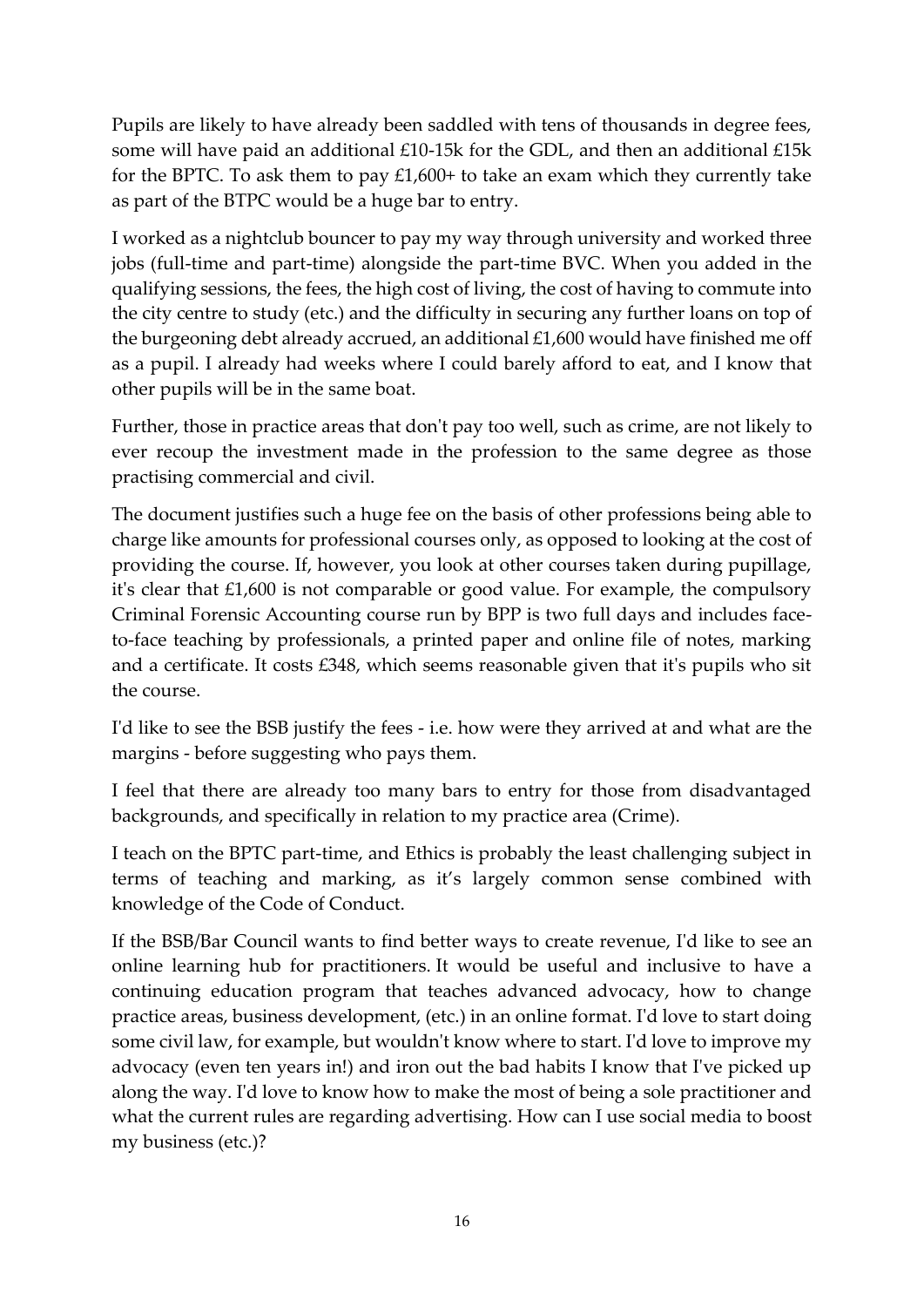If there were some practical masterclasses online, I would gladly pay for them. Being a working mother and sole practitioner based in Manchester, I often feel a bit left out of things and it would be good to see more online support and a community for practitioners. There are loads of things that the BSB/Bar Council could charge for, but charging pupils nearly £2k for the ethics exam doesn't sit comfortably with me.

I do NOT consider that the Bar should meet the cost of face to face ethics training.

Online tests are fine.

And until we take the sensible step of making obtaining a pupillage a pre-requisite for doing bar finals, the student body is too numerous.

In respect of the first issue on which views were requested- the proposed charge of £875 for supervision etc. of the BPTC. My views are broadly in line with those of the Bar Council. The fees for the BPTC are high enough to present a barrier to entry for some who would like to become barristers, an additional charge of £875 won't help. But, far more students take the BPTC than could ever get pupillage, either because they wish to practice in their home jurisdiction or because of the competition for places - it is difficult to see why the profession as a whole should bear the costs of supervising the training of students who either don't want to practice in this jurisdiction or who have a very limited chance of ever doing so. Passing the cost to the profession would seem to be a subsidy for the BPTC providers. Individual students should be taken as knowing the prospects of obtaining pupillage and be expected to bear the cost of 'having a go'.

For context, I finished the BPTC relatively recently (2012), received means tested assistance at university and took the BPTC without having secured pupillage (albeit with the assistance of a scholarship, without which I couldn't have afforded the course)- students with a realistic chance of obtaining pupillage had a pretty good idea of the competition for places and their prospects.

In respect of the second issue, the provision of ethics training, I again agree with the Bar Council's position- pupils will be more impressed by (and take more away from) senior practitioners volunteering their time than they would from BPTC style teaching/ lecturers (the practitioners being the best thing, in my view, about the advocacy courses). In respect of funding however my view is this should be borne by the pupils (or preferably their chambers, as part of the package offered to pupils) - this is (or was) the position for the forensic accounting course and I can't see a principled distinction between the two - the costs envisaged are fixed per pupil in both cases.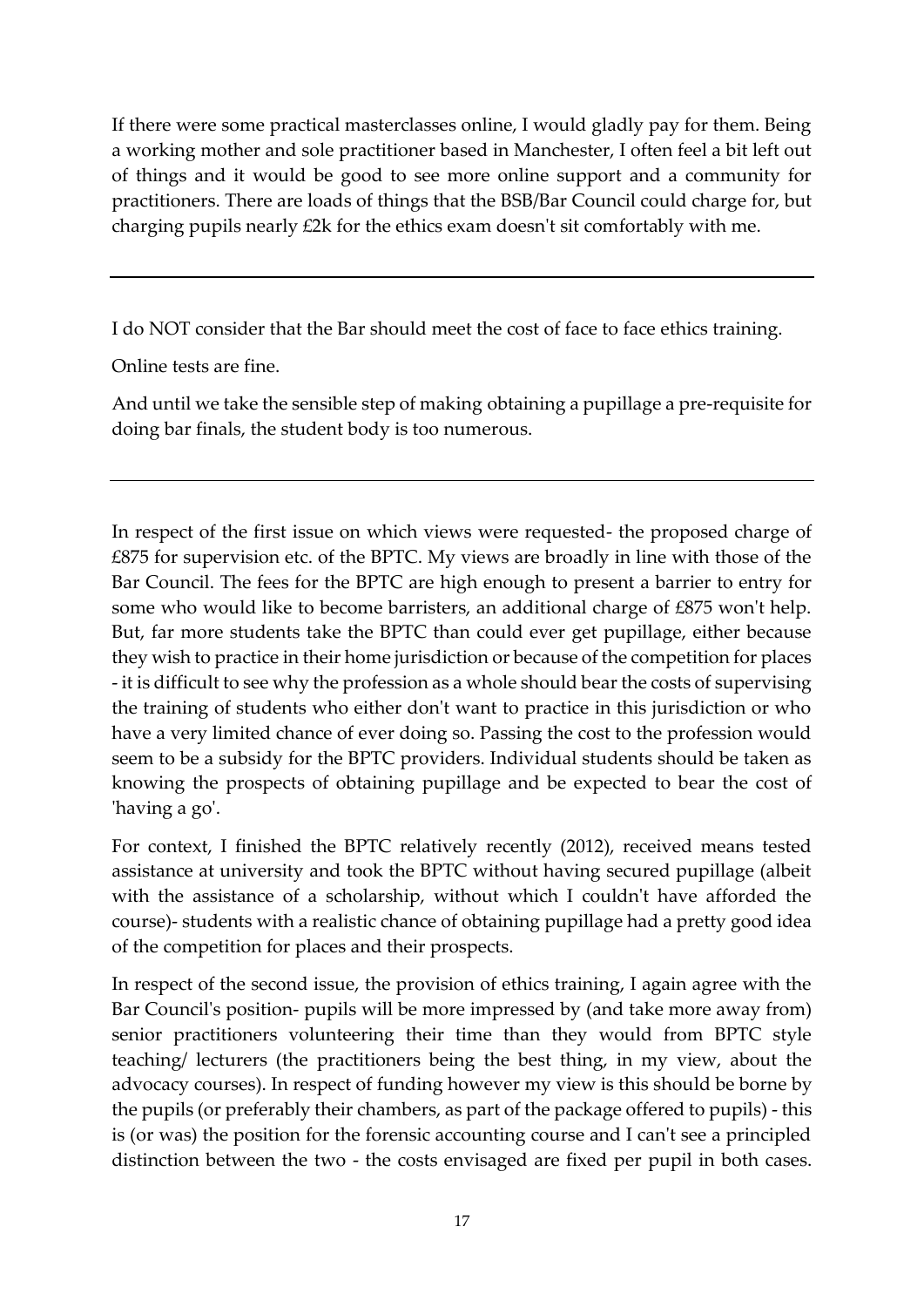Public funding in certain areas of the bar is a travesty (until recently I had a 50% civil legal aid practice), but the answer doesn't seem to me to be subsidy from other areas - this simply supports an inadequate funding regime.

I agree with your proposals regarding the funds of the new fees.

I also agree with your proposal that ethics should be learnt during pupillage and tested by an interview panel. I think the very nature of ethics means it is not suitable for a multiple-choice test. The preparation for an MCT leads to a dry, technical understanding of what exactly the BSB handbook says, rather than a deeper understanding of what can sometimes be difficult or nuanced issues.

I agree that the fees should be borne by the students. I probably would say that even if all were going to join the UK Bar, but it is entirely wrong that the profession bears costs for the considerable numbers who do not intend to do so.

I agree ethics is not a topic for multiple choice questions. Then nature of the issues demand interaction. I support the interview as a more appropriate method.

I assume that you have the information to judge the level of fees as appropriate or not and will indicate they are too high if that is a proper conclusion.

1. The students themselves should pay for the BPTC regulatory fees.

2. The profession should pay for the ethics element.

3. I think that the Inn panels are a good idea, but I am not sure that they should take the place of an exam, but rather could supplement it.

My view is that students should meet both the regulatory fees and the ethics fees themselves.

I agree with the Bar Council's proposed response and for the same reasons.

I am also of the view that in recent years a career at the Bar has been unattainable for many young people whose ambitions collapse in great disappointment matched only by the size of their debts.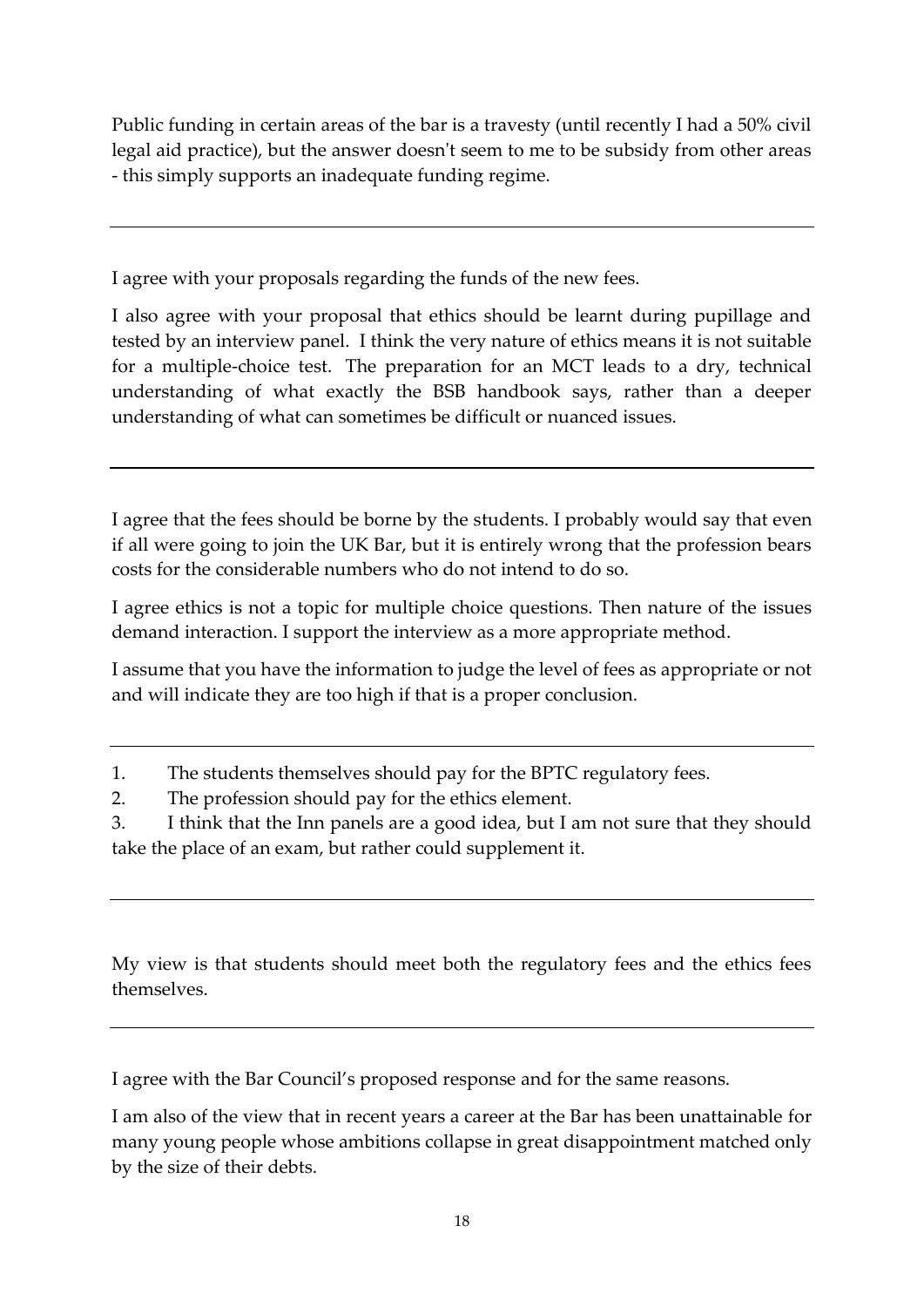I believe it is high time the profession addressed this situation for the good of society.

I appreciate that's a different matter, but not wholly unconnected with the current training process.

1. I agree with the Bar Council view that the BPTC regulatory fees should be met by the students themselves.

2. I agree with the Bar Council view that testing of ethics should be carried out by the Inns through an interview panel.

I do not agree with the proposal that the practising Bar should bear the cost of the ethics exam to be taken by students during pupillage, for essentially five reasons:

1. BSB and other regulatory costs for barristers have been increasing over recent years above the rate of inflation, and there is regulatory creep, the BSB seems to be doing more and more, with higher cost and limited tangible benefit. Meanwhile barristers' fee earnings are not increasing at the same rate, and many practising barristers – even well-established practitioners – are experiencing severe financial difficulty, and their ability to continue in the profession is borderline. You will be well aware of the difficulties faced by the junior bar, the Criminal Bar and those at all levels who do Legal Aid work.

2. I do not fall into any of these challenged categories - I do only privately funded work and am well-established and successful. Nevertheless, I am struggling financially, my income from month to month is highly variable and uncertain, but I have fixed monthly costs including a mortgage and 2 dependent children. I am frequently in debt and have experienced ill-health as a result. BSB and Bar Council charges for established practitioners are unfairly high so that established practitioners bear a disproportionate burden of all general costs - apparently on some "Robin Hood" principle? IT IS ESPECIALLY UNHELPFUL that the BSB and Bar Council fees are imposed in February/March every year, there cannot be any justification for that when it could be in any month. You will be aware that self-employed barristers have to pay the greater part of their income tax on 31 January each year so that this is inevitably, for most barristers, the most difficult time of year financially, and in addition the Bar Mutual insurance premium is payable in March.

3. The £875 fee for the ethics exam seems absurd – how can it cost in the region of £500,000 to set an exam for a few hundred pupils, and who is benefiting from this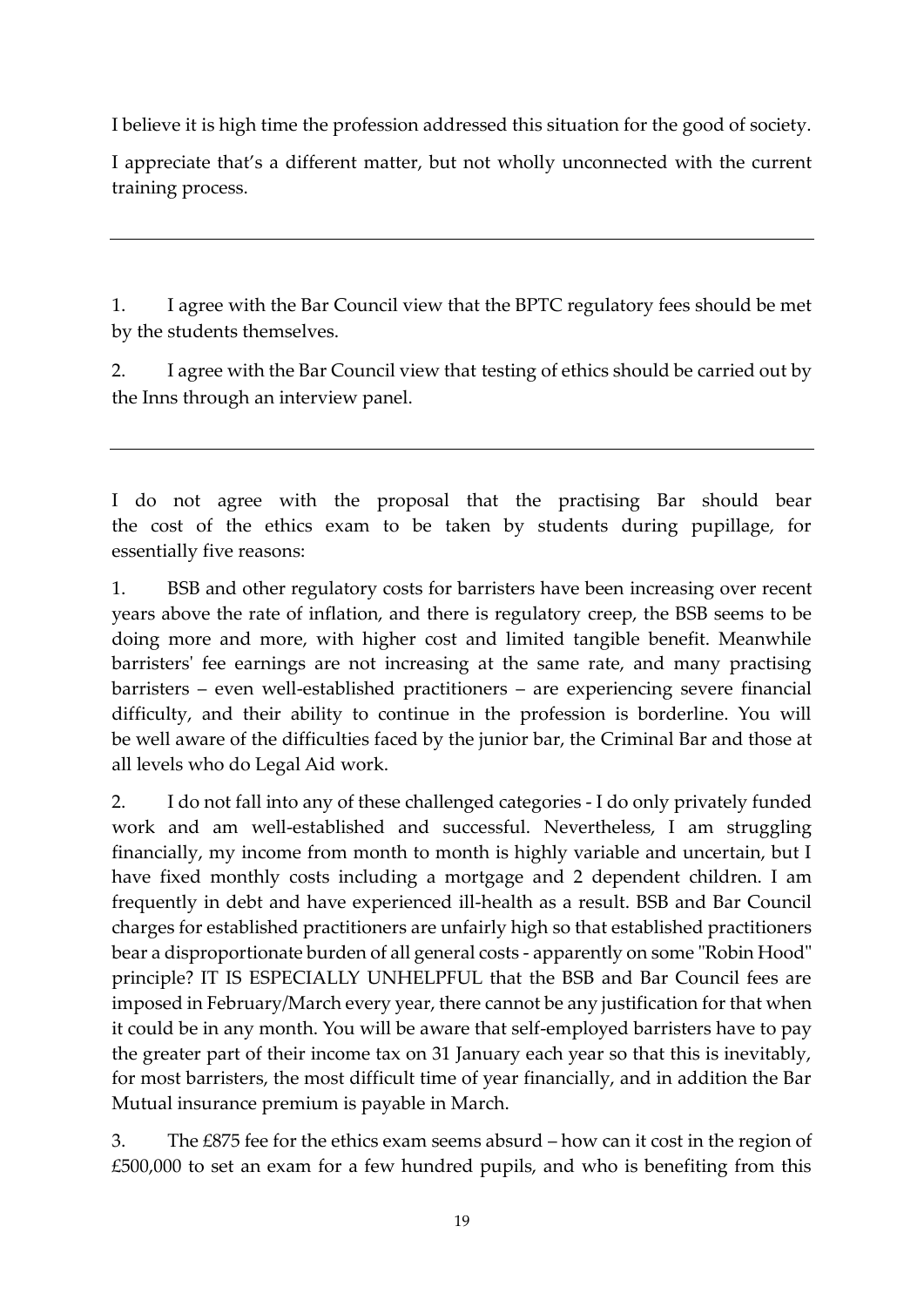money? If the pupils have to pay this charge directly themselves, then that at least provides some constraint on financial extravagance by the BSB. In contrast, if the general Bar covers this cost, there will be the opportunity for the BSB to increase the cost in subsequent years with little effective oversight or constraint, in the same way that it has been impossible to reduce, or prevent increase in, other collective costs. The BSB and the level of its regulatory charges are fundamentally and structurally uncommercial, and as such, unfair. The Bar Council should be doing far more to resist the BSB's charges and challenge their budgets. Your paper is symptomatic of this, your paper "presupposes that the proposed costs are necessary" - when even a back-of-theenvelope calculation suggests that that is unlikely to be correct.

4. There are more students in pupillage than end up becoming practising barristers, I don't know exact ratios but anecdotally would estimate that only around 1 in 3 succeed. Those who will not become practising barristers need to be aware of the huge waste of cost and effort their training and examination involves, for no benefit to the profession or the public (it may of course have personal benefit, in that it may equip them for lucrative legal careers elsewhere).

5. Pupils already receive generous pupillage awards and cannot be thought to be impecunious – they are, in general, able to pay this cost themselves.

1. I agree strongly that BPTC regulatory fees should be met by the BPTC students (or even possibly some of the large profit-making institutions that run the BPTC courses). I agree that it is not for the profession to subsidise the majority of those taking the BPTC that will not be able to come to the Bar.

2. I agree that the ethics fee should be met by the PCF, since it is in the interest of all of us at the Bar that students should be properly trained in ethics, as opposed to that fee falling only upon those sets that take pupils.

3. I also agree that the testing of ethics via an interview process would work just as well as (if not better than) a written test.

1. The Bar should NOT be called upon to pay either sum. The ethics fee will no doubt be paid by individual chambers, but such should be a matter of DISCRETION for each set.

2. There is simply no need for an exam following the ethics course (and therefore no need for the absurdly high costs associated with it).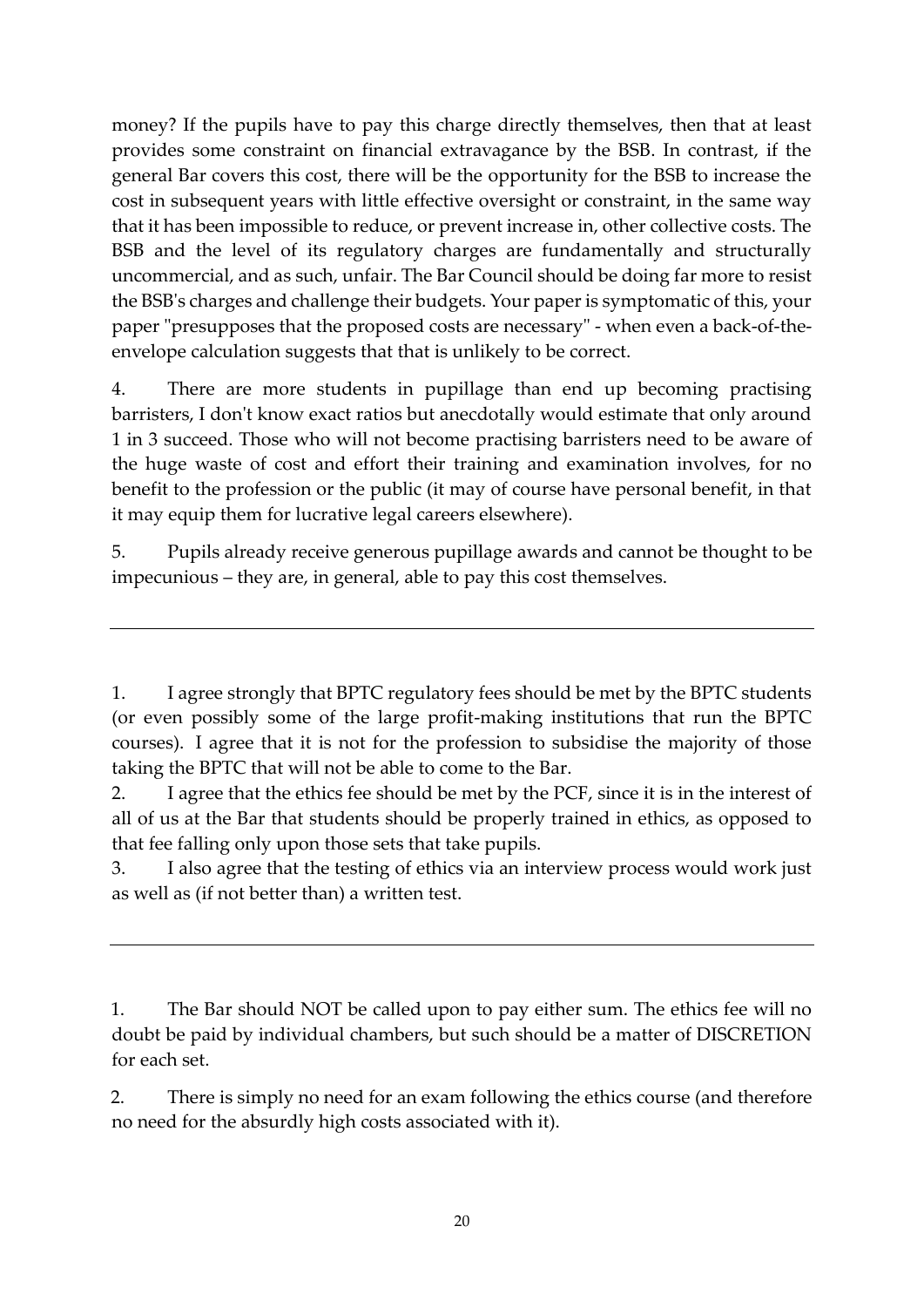I agree with the proposal that the BPTC regulatory fees should be met by the students themselves (or their institutions). While I sympathise with students having to pay ever higher fees for the BPTC (and question whether many of them are receiving value for money), it is not for the Bar to subsidise this, particularly given the relatively low percentage of those taking the BPTC that will come to the Bar.

I accept that there it may be more appropriate for the Bar to contribute to the costs of testing/training pupils. However, I am unclear as to the necessity for the new testing by the BSB rather than this being administered through the Inns, who already deliver excellent training during pupillage (which includes some training on ethics). Multiple choice testing would not provide a rigorous test (or prepare you for life at the Bar) in the nuanced area of ethics. I am in favour of strengthening the ethics training already provided by the Inns as proposed in the email below.

I have to say I'm rather surprised to hear that it costs £875 per student for the BSB to oversee the BPTC and to set and mark 3 papers, particularly given the formulaic nature of the course. It's even more surprising to hear that it would cost the same figure for them to administer a single exam to be held during pupillage. Frankly, the BSB have taken their eye off the ball to a significant extent with the BPTC, and this rather smacks of rewarding them for this, or at least not holding them to account.

That said, I appreciate that you may well have looked into it some detail and may have been persuaded that the level of fees is necessary. If so, then the approach you advocate in your email seems sensible, providing that the inns are fully engaged with the proposed ethics exam and consider themselves likely to be able to find sufficient volunteers to conduct the interviews. Indeed, I am a believer in the inns when it comes to ethics - I think they are generally well placed to promote the sort of standards we would want to maintain, but which are often seen as old-fashioned in the face of an ever-more competitive world. So, enshrining their role in the ethics element of training seems wise.

As a volunteer ethics trainer for my Inn, I agree with your proposals.

I agree with the Bar Council's position on this. I also wish to add that I would support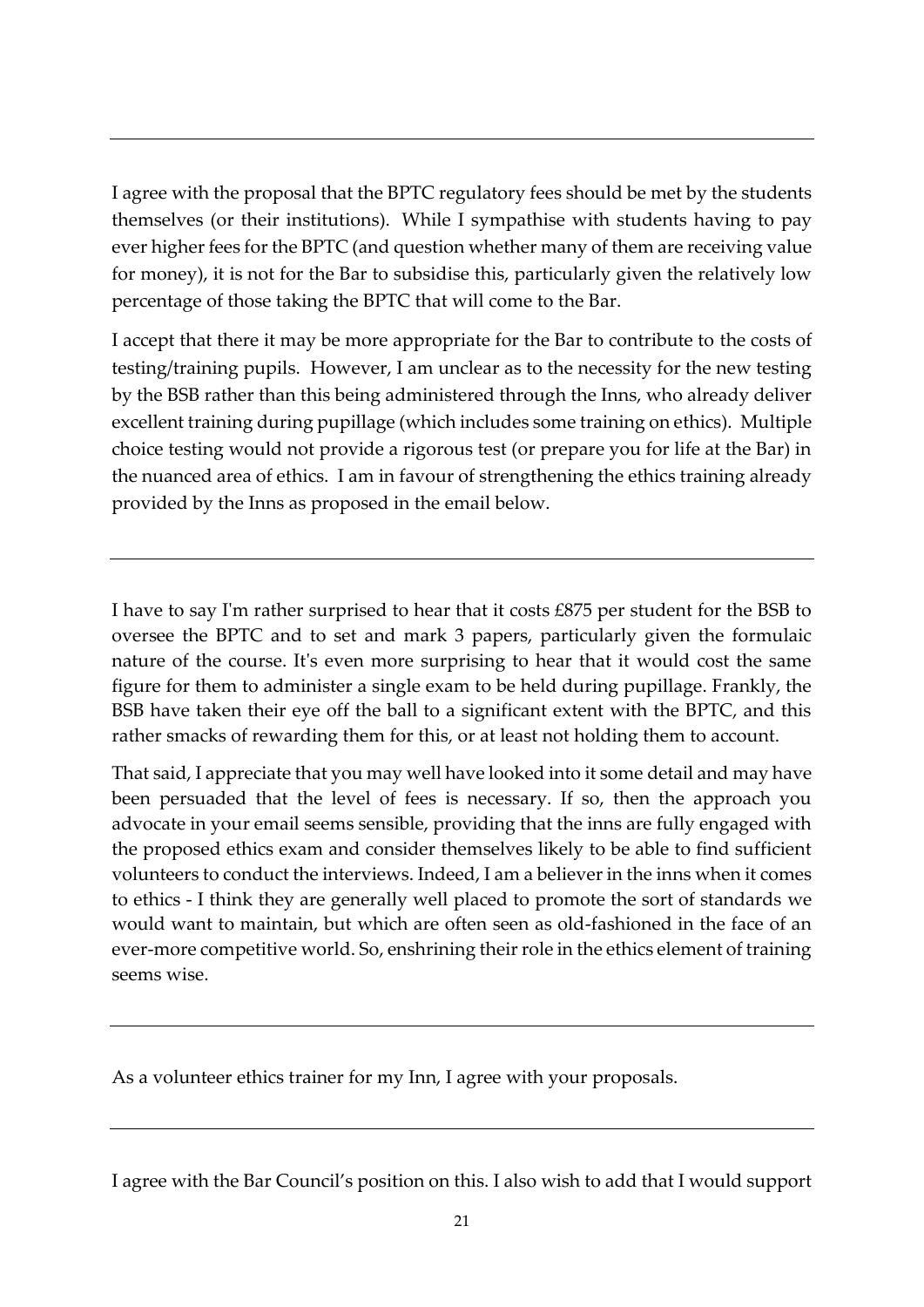the proposal for ethics to be a skill tested by members of the Inns and would be willing (time and commitments permitting) to volunteer to be on such a panel.

I agree with the Bar Council's proposed approach including the way in which it is suggested that ethics should be assessed.

I agree that (a) the BPTC regulatory fees should be met by the students themselves, since it is not for the profession to subsidise the majority of those taking the BPTC that will not be able to come to the Bar; but that (b) there is more of a case for the ethics fee to be met by the PCF, since it is in the interest of all of us at the Bar that pupils should be properly trained in ethics, as opposed to that fee falling only upon those sets that take pupils.

I agree with your suggestions re the fee allocation (i.e. first stage on students, second stage on the profession). I think 2 lots of £875 is an appalling amount to charge. I remember well an afternoon at Cumberland lodge whilst in my BVC year chatting through ethics problems with various benchers of Middle Temple and then picking things up from QCs in chambers once I entered practice. I imagine an oral test, perhaps based on a scenario given 48 hours in advance, could well be both more testing and, if the tone of the process is right, pleasant. Whether the Inns will be keen to pick up this burden I don't know. I'm involved in scholarship interviews and I know that they do struggle sometimes to get panels together to do those.

I am in agreement that the BTPC stage should be funded by the pupils themselves.

As far as the funding of the second stage is concerned, my chambers simply cannot afford the costs of funding a pupil to increase yet further. We are a small Chambers practising principally in crime and have continued to take pupils - most of whom have joined Chambers as tenants - through a period when many other chambers, some with far greater financial resources than ours, have given up taking pupils because of the financial and administrative burdens. We do this because we need to take pupils in order to grow, and because we see it as important that chambers do their bit in ensuring that the Bar continues to thrive. However, we have already been considering how long we can continue to provide an annual pupillage, given the recent substantial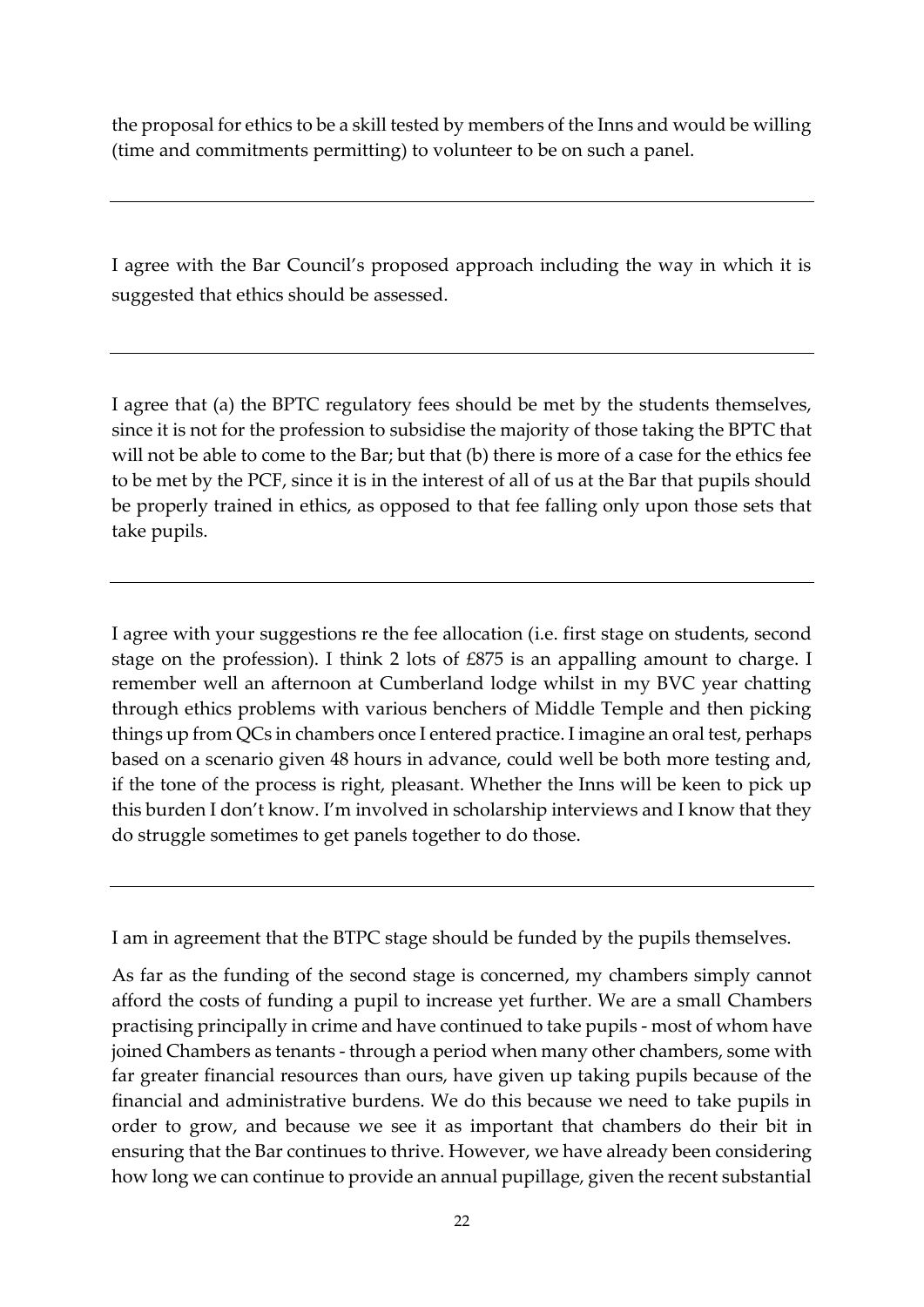increase in the minimum funding requirements. £875 may be a small cost to larger chambers or those with more lucrative practice areas but it is not to us. Perhaps more importantly, I feel very strongly that ensuring that new Counsel are properly trained and fully grounded in ethics is in the interest of the Bar as a whole, not just those chambers providing pupillage, and the costs of properly assessing this should therefore be paid for by the Bar as a whole.

As far as the method of testing is concerned, I do not think that asking people about hypothetical scenarios in controlled environments is the best way of making sure that counsel understand their ethical obligations. A panel interview, towards the end of pupillage, in which candidates are asked by practising members of the Bar in their own fields, about real issues they have come across, seems far more likely to be effective. A couple of things do concern me about this approach - firstly, I think candidates should be encouraged to talk about situations they have actually come across, but it should be entirely confidential so if - for instance - they think a senior member of chambers (or a judge!) did something they have reservations about, they should be able to raise this in confidence that it will not get back to them - it may be sensible to have assessments carried out by barristers from different circuits from the pupils. Secondly there should be some option for retraining and reassessment for those candidates who just miss the mark.

I very much agree with the proposals you have set out and which the Bar Council plans to put forward to the BSB. I agree both with the proposals regarding who should bear the cost of new fees and the approach to testing ethics. BPTC students themselves should bear the cost of regulatory fees. It remains the case that a great many BPTC students will in fact never practice and many remain individuals who intend to return to their home jurisdiction and see the BPTC as an impressive credential rather than a necessity towards a successful practice at the English bar. I have been to many recent law student events and presentation evenings and have found this to be remarkably common. As someone who completed the BPTC in 2016 I clearly recall, for example, members of my advocacy class who struggled with English as a second language. Now as a practicing barrister I feel very uncomfortable at the thought of subsidising these same candidates.

In regard to the ethics exam I agree that this should be funded by way of the PCF as it is in everyone's interest that incoming pupils/tenants are properly trained in ethics, irrespective of whether your chambers in fact takes pupils. I would also support the approach to ethics as a skills (rather than knowledge) based subject, not least because this is how ethics comes up in real life. A skills approach that builds upon rote learning of the 10 Core Duties (and not the dreaded entire handbook) and real-life scenarios is much to be preferred.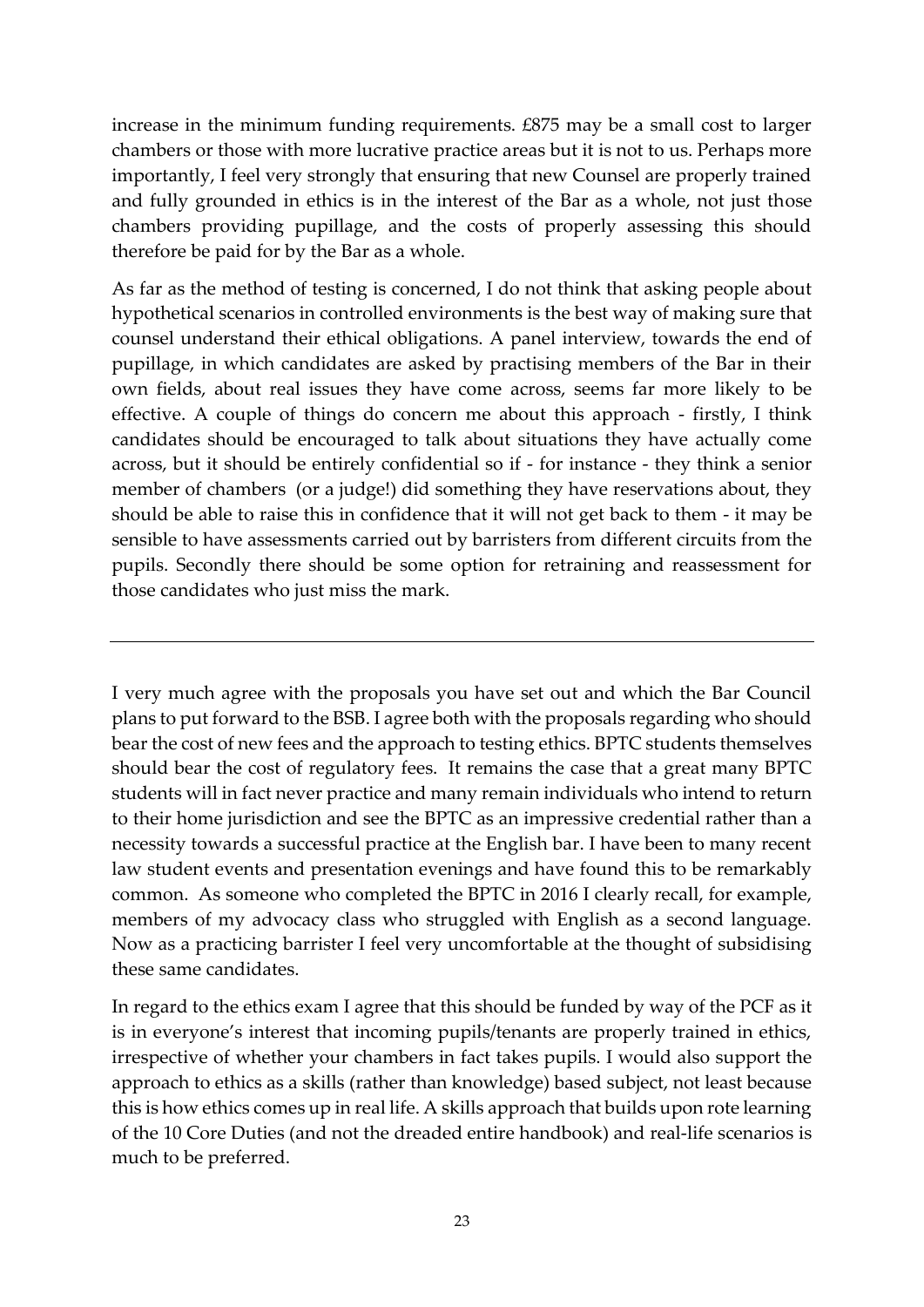I agree with your proposed responses on the consultation. Obviously leaves begging the issue of the scandalous fees charged by providers for the largely pointless BVC, & the fact that introducing a yet further cost will definitely be a yet further hurdle to poorer students wishing to come to the Bar...

I agree with the Bar Council's position that fees should be met by the students themselves. If the present situation in which an unrealistically large cohort of students is allowed to take the BPTC every year (generating profits for the many private institutions running it), many of whom have no intention of practising in England and Wales, and most of whom will not obtain pupillage, then it is not for the profession to subsidise those costs.

I also endorse the ethics test to be carried out by the Inns as you suggest. There seems to be no reason why this could not be incorporated into the pupillage advocacy weekend.

I agree with the suggestion of ethics interviews rather than an exam. However, I would favour this being done in the first year or two of tenancy rather than during pupillage. Pupillage is already rather crammed with assessments and ethics assessments would risk becoming just another box to tick. Moreover, the first couple of years of tenancy are the time when ethics issues are very likely to arise (and thus the time when this sort of course would have the most impact and best support our emerging practices).

I think it is desirable to have ethics taught and examined during the BPTC. Anyone who holds themselves out as having completed that course should be aware of the Bar's ethical requirements, and the other elements of the BPTC have to be taught in the context of the ethical and professional standards that apply to the Bar.

I agree with the interview form of assessment but that could be done by the BPTC providers. The cost would therefore fall within the cost of the BPTC.

I agree with your views as to the proper response to the BSB ATO consultation.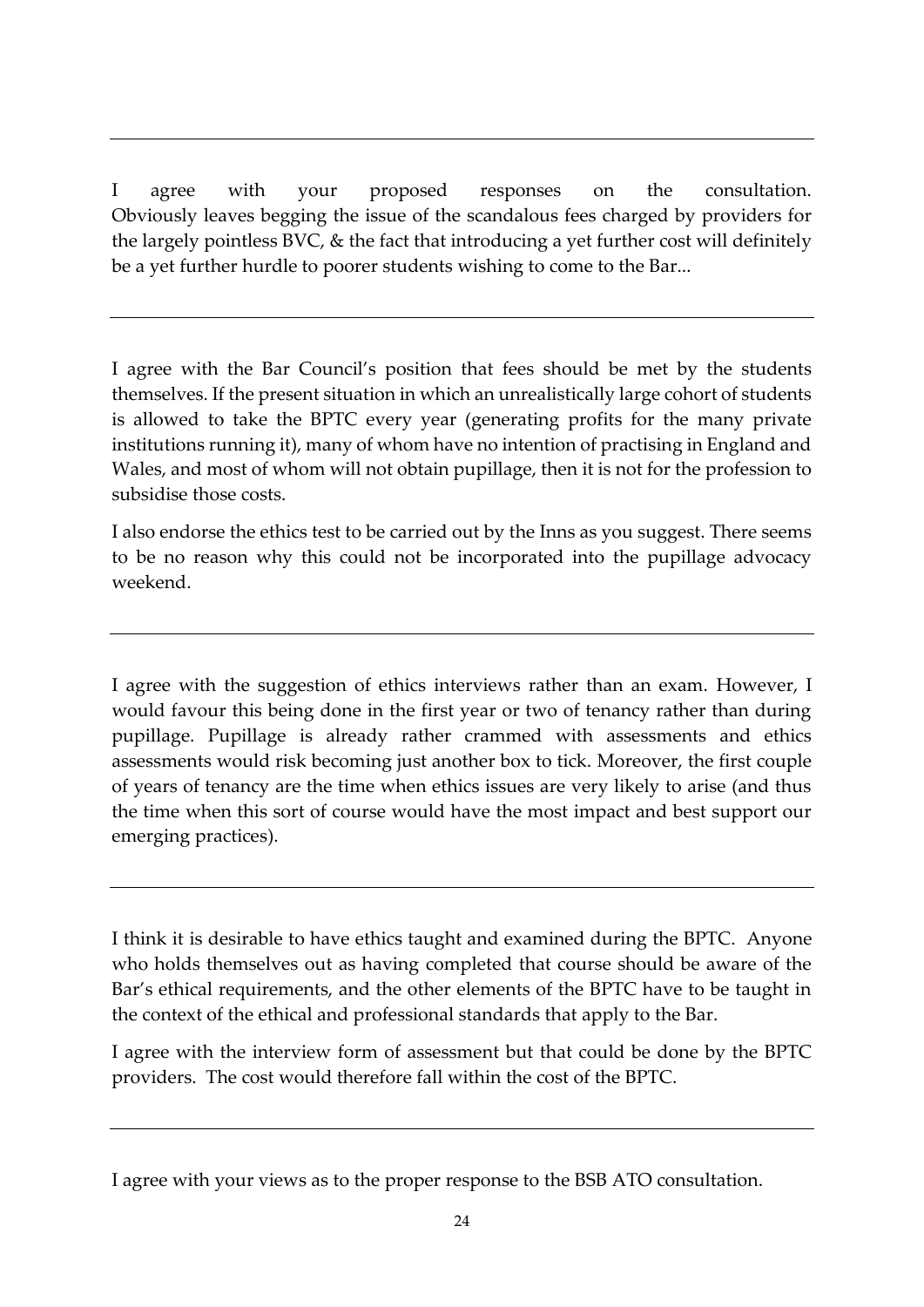I would support the Bar Council's position on each issue in your email, i.e. I agree that:

1. The BPTC regulatory fees should be met by the students rather than via the PC<sub>F</sub>

2. The ethics fee should be met by the PCF rather than by students if those are the only options, but an interview system conducted by the Inns for free would be a significantly preferable alternative.

I would be happy to communicate this to the BSB.

If the BSB has provided a detailed explanation of why the proposed cost increases are necessary I would be interested to see it.

I agree with the "Bar Council" view set out below on both issues (funding and the teaching of ethics). I am happy for that view to be communicated to the BSB.

I agree with your proposed response (a) "the BPTC regulatory fees should be met by the students themselves, since it is not for the profession to subsidise the majority of those taking the BPTC that will not be able to come to the Bar". I do not agree with your proposed response (b) "there is more of a case for the ethics fee to be met by the PCF, since it is in the interest of all of us at the Bar that students should be properly trained in ethics, as opposed to that fee falling only upon those sets that take pupils". Pupils represent a resource for chambers and most are deployed as such. It should be the responsibility of chambers to meet the cost.

Generally, those representing the bar, whether the Bar Council or specialist associations, ought to pushback against the seemingly endless charges that are being levied to support various administrative and bureaucratic functions. We all pay quite enough as it is. Please communicate to the BSB.

Having played a role in teaching ethics, having been involved in professional negligence and regulation for 30 years and as a former member of the BSB I wholeheartedly support the proposal for ethics teaching to be funded on the broadest basis and to be Inn based. This is an area where educational failures place consumers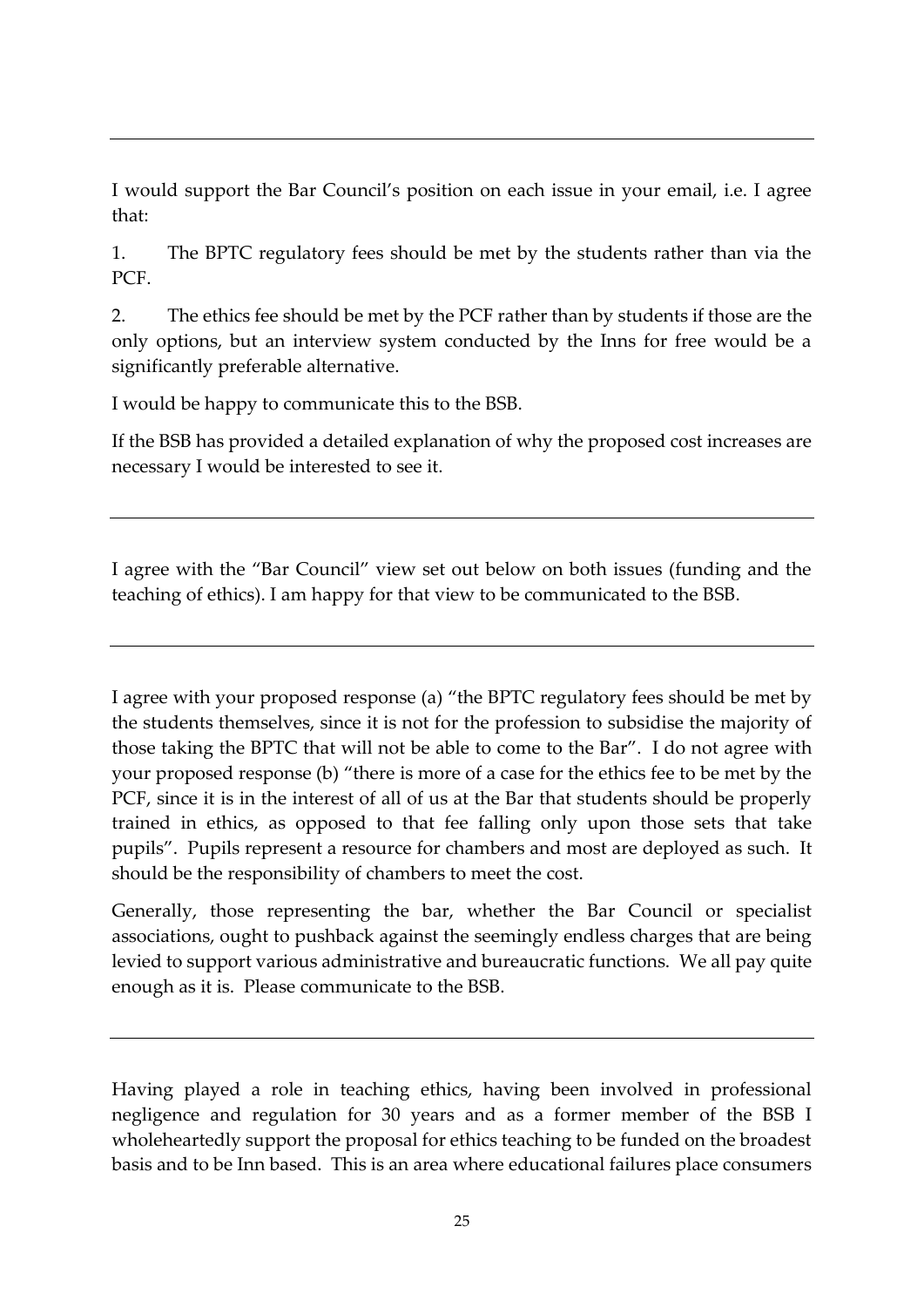and the professions at great risk. The modern approach to regulation, which has blurred the hard edges of conduct issues makes the highest standard of educational provision essential.

It is not clear to me what the impact of any proposals will be on the level of the PCF this is a significant factor to take into account. If the impact will be only marginal, then it would be less of a significant issue to include further costs, whereas if it would be a substantial and material increase, this should be a factor against including any such fees within the PCF.

It is not clear to me why any training fees for students should be included in the PCF, nor do I see the merit in treating ethics differently to the training fees - the profession wants barristers with strong ethics and competence - both are important. Training in relation to both ought in principle be paid for by the recipient.

If costs are prohibitive, then answers to that may be to offer some form of subsidy, perhaps funded through the PCF, but alternatively and perhaps more logically student funding from scholarships, pupillage awards etc should provide the necessary assistance.

Funded by students/ pupils makes most sense. There does not seem to be anything particularly different about ethics training that merits it being funded by the profession more generally compared with other training costs.

If further costs are added to the PCF, this may make it difficult for practitioners who do not come from wealthy backgrounds and/ or do not earn well.

1. The initial fee should be paid by BPTC students as part of their training.

2. The subsequent fee for the ethics exam should also be paid by the students (although chambers could of course decide to reimburse it).

3. I have no strong view as between the written ethics exam and the interview panel.

I was called in 2017 and am in my first year of practice. I completed the Bar Course at BPP from 2016-2017 and pupillage at … from 2017-2018.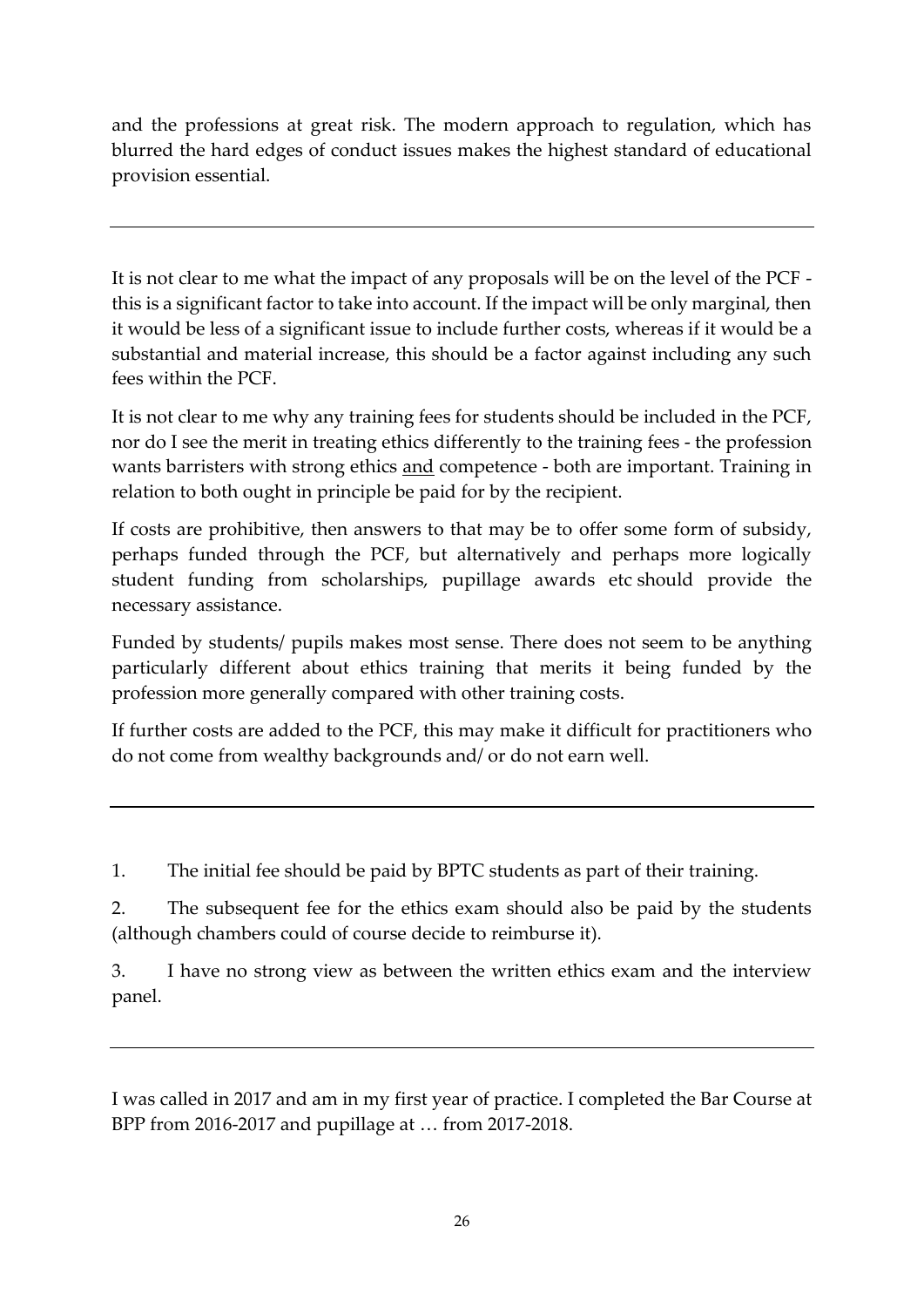### **Vocational Fees**

It is clear to me that individual students ought to bear the cost of these fees in respect of the BPTC.

While there is already a concern over the cost of the Bar Course (it is in my view deeply exorbitant already), the number of individuals who complete it who do not ever intend to practice in the UK, or never will, is very high. I was deeply surprised by how many of my cohort had no intention (or no hope) of ever practicing at the Bar but were nevertheless pursuing the course.

It would be an undue imposition on the profession to expect it to collectively fund this cost – which in most cases will not benefit the profession as a whole. While the increase in fees is highly undesirable in the current circumstances, I would hope that the Inns through their scholarship programmes or otherwise can help to ameliorate this extra cost – and that the future changes to bar training will act to reduce the cost of studying for the Bar in general.

#### **Ethics Exam Fees**

I do not think that it would be right for either pupils or their chambers to bear the cost of the proposed fees for the new ethics exam that is to be sat during pupillage. Pupils are afforded vastly different levels of financial support, and a flat fee (in effect for completing their training) has a whiff of a poll tax (I note in addition that £875 per student would be a large percentage of a pupillage award at a publicly funded set). Furthermore, many sets in my understanding (especially at the publicly funded bar) already find it difficult to meet the costs of providing pupillages - I can only imagine that this would further strain budgets – and put a downward pressure on the number of pupillages offered.

For this reason, I would support some sort of collective funding of the fees for the ethics exam – most obviously through the PCF. A properly regulated and provided ethics exam in pupillage would be a benefit to the entire profession – there does not seem to be anything wrong with asking the profession as a whole to cover it.

# **The Ethics Exam - Changes**

I sat the ethics exam when it was just SAQs (some 8 or so as I remember). The exam was, if you will forgive me being blunt, pretty useless. It was as much an exercise in guessing what the mark scheme wanted you to say as engaging in any sort of ethical reasoning. In that sense it is quite a capricious exam - and many good students fail it (I know a couple who did) not because they lack professional ethics, but because they are unable to guess what the examiner counts as a reasonable answer and what they don't. This is especially tricky because more than any other subject there are a spectrum of "right" answers to many questions.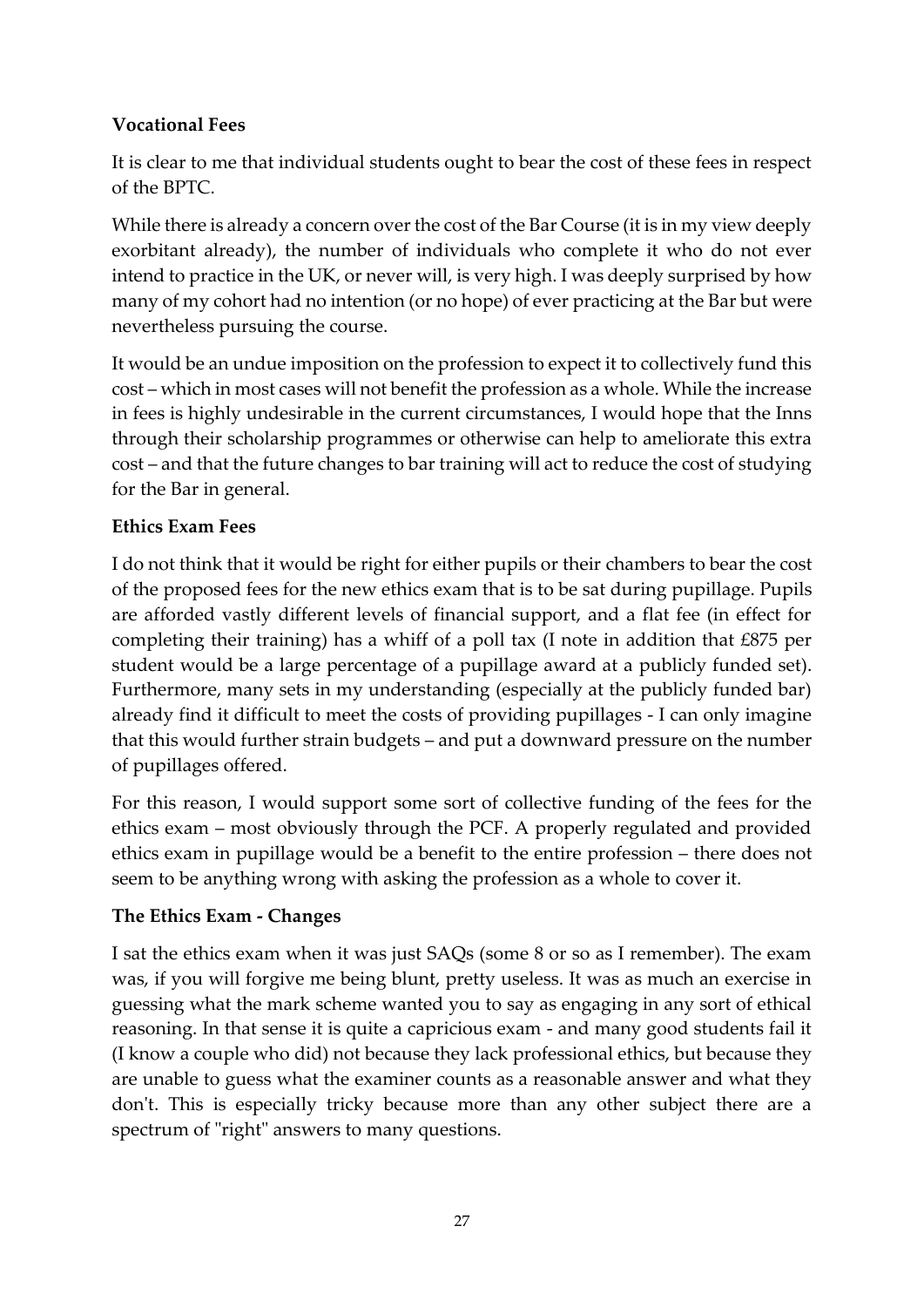Furthermore, much of the exam was focused on reciting "core duties" rather than practical reasoning – this struck me as a complete waste of time.

While infinitely better than MCQs, it was not in my view fit for purpose.

If ethics is now to be sat during pupillage then the approach recommended by the Bar Council of testing by a standardised interview panel has much to recommend it. It would allow pupils to engage in the reasoning and to have their answers explored by a panel of knowledgeable practitioners, ensuring (a) that they were not just spouting lines without real thought but understood the reasons that dive particular ethical standards/duties and (b) that those marking have a proper chance to understand the reasoning and thinking that is behind the answers given by asking questions and probing the process of judgment that the candidate is undertaking to reach the answer given. I would be glad to give up my time to sit on such a panel and I am sure that many other members of the bar would be too.

I support the approach of not putting the cost of BPTC regulatory fees onto the bar. Those costs should be put on the providers and the students. The providers run this unattractive racket of having vastly more places than there will ever be pupillages and I see no basis for practising barristers to be subsidising it (and thus implicitly encouraging it).

As regards the cost of ethics examinations during pupillage, if indeed an examination is needed during pupillage (and I am unpersuaded that it is, as the Bar has not needed one previously), the overriding consideration should be to keep the costs down. If indeed a form of exam during pupillage is necessary, and volunteer interview panels convened by the Inn are the best way to keep costs down, then I would tend to support that.

It is very important that the BSB and indeed the Bar Council stop treating the practising bar as, in effect, cash cows who can simply be hit up for more and more money as and when needed. This tendency, which seems to be strong in both organisations, needs to be resisted.

I agree with you that the BPTC regulatory fees should be met by the students themselves, since it is not for the profession to subsidise the majority of those taking the BPTC that will not be able to come to the Bar.

Whilst the same argument might be made in relation to the ethics fee, I am persuaded that the ethics fee should be met by the PCF, as I think the Bar should be prepared to shoulder at least part of the burden, and as you say it is in the interest of all of us that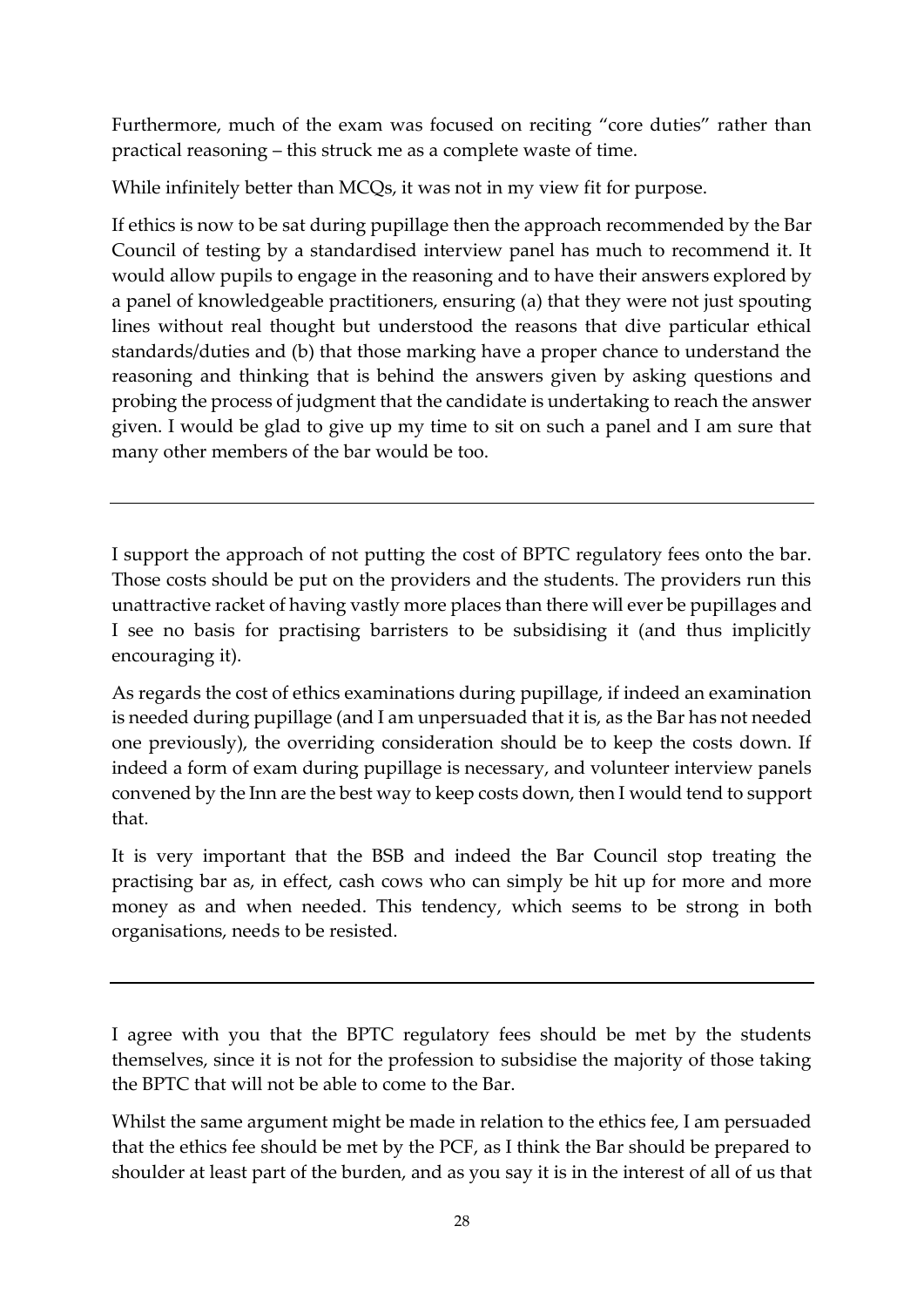students should be properly trained in ethics. It is my firm view that if the ethics fee is to be borne by the Bar it should be borne by the Bar as a whole through the PCF and not by the pupils' chambers. This is not only for the reason you give (that it would be unfair for the cost to fall only upon those sets that take pupils), but also because it is likely to place disproportionate strain on the pupillage budgets of sets doing mostly publicly funded work.

I am not sure I agree with you that ethics is a "skill" to be learned like any other during pupillage, but I do agree with you that pupils must be trained and rigorously tested in this area, and I support your proposal that testing should be carried out by an interview panel, standardised across the Inns, and staffed (for free) by members of the Inns. Of all relevant institutions, the Inns of Court have the widest access to the necessary resources of experience and expertise to carry out this important function.

I agree that the BPTC regulatory fees should be met by the students themselves, for the same reason you give in your email, i.e. that it is not for the profession to subsidise the majority of those taking the BPTC that will not be able to come to the Bar.

I also agree that the ethics fee for those students who are undertaking pupillage should be met by the PCF, again for the same reasons you give, i.e. that it is in the interests of all of us at the Bar that pupil barristers should be properly trained in ethics. I am also conscious that the proposed fee of £875 per pupil would have a disproportionately high impact on criminal sets which are already experiencing financial challenges.

As for the ethics exam, I am strongly against the machine-marked multiple-choice approach, as in my view that does not lend itself at all well to the nuances of ethical issues and the complex judgements that are required in considering such issues.

One concern I have about the proposal of a course examined for free by members of the Inns is that this depends heavily on those individual members with busy practices giving up considerable amounts of time. However, the success of the Inns' advocacy courses suggests that many practitioners are willing to make that sacrifice. Further, it strikes me that it would be more appropriate for this testing to be carried out by practitioners who have real-life experience and understanding of the sorts of ethical issues which may arise in practice, rather than the pupils' papers being marked by other individuals who may not have the same understanding.

I have read the paper and agree with the Bar Council's views as summarised in your email. I also support in principle the proposed approach to ethics testing set out in